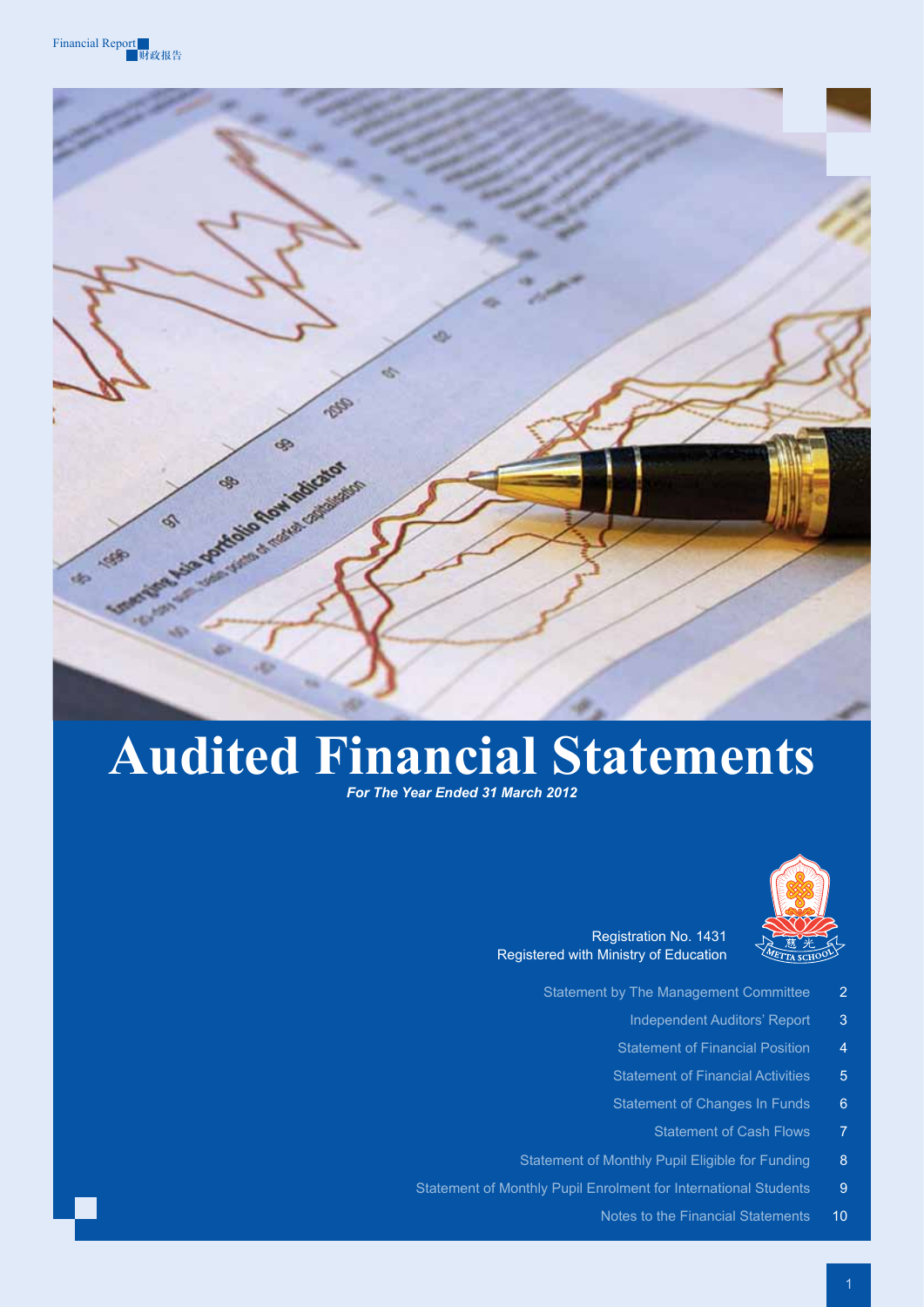

# **Statement by The Management Committee**

In the opinion of the Management Committee, the accompanying financial statements set out on pages 4 to 26 are drawn up so as to give a true and fair view of the state of affairs of Metta School (the "School") as at 31 March 2012 and of its results, the changes in funds and cash flows of the School forthe year then ended.

At the date of this statement, there are reasonable grounds to believe that the School will be able to pay its debts as and when they fall due.

The Management Committee, comprising the following, authorised the issue of these financial statements on 4 August 2011.

| Ven Shi Fa Zhao        |
|------------------------|
| Ven Shi Pu En          |
| See Phek Leong Melison |
| Tan Ming Yong          |
| Ee Tiang Hwee          |
| Lau Swee Eng           |
| Lim Yew Si             |
| Tan Yen Kee            |
| Poh Yong Meng, Stephen |
| Jean Sia               |
|                        |

For and on behalf of the Management Committee,

See Phek Leong Melison Tan Ming Yong Secretary / Principal Honorary Treasurer

Singapore, 4 August 2012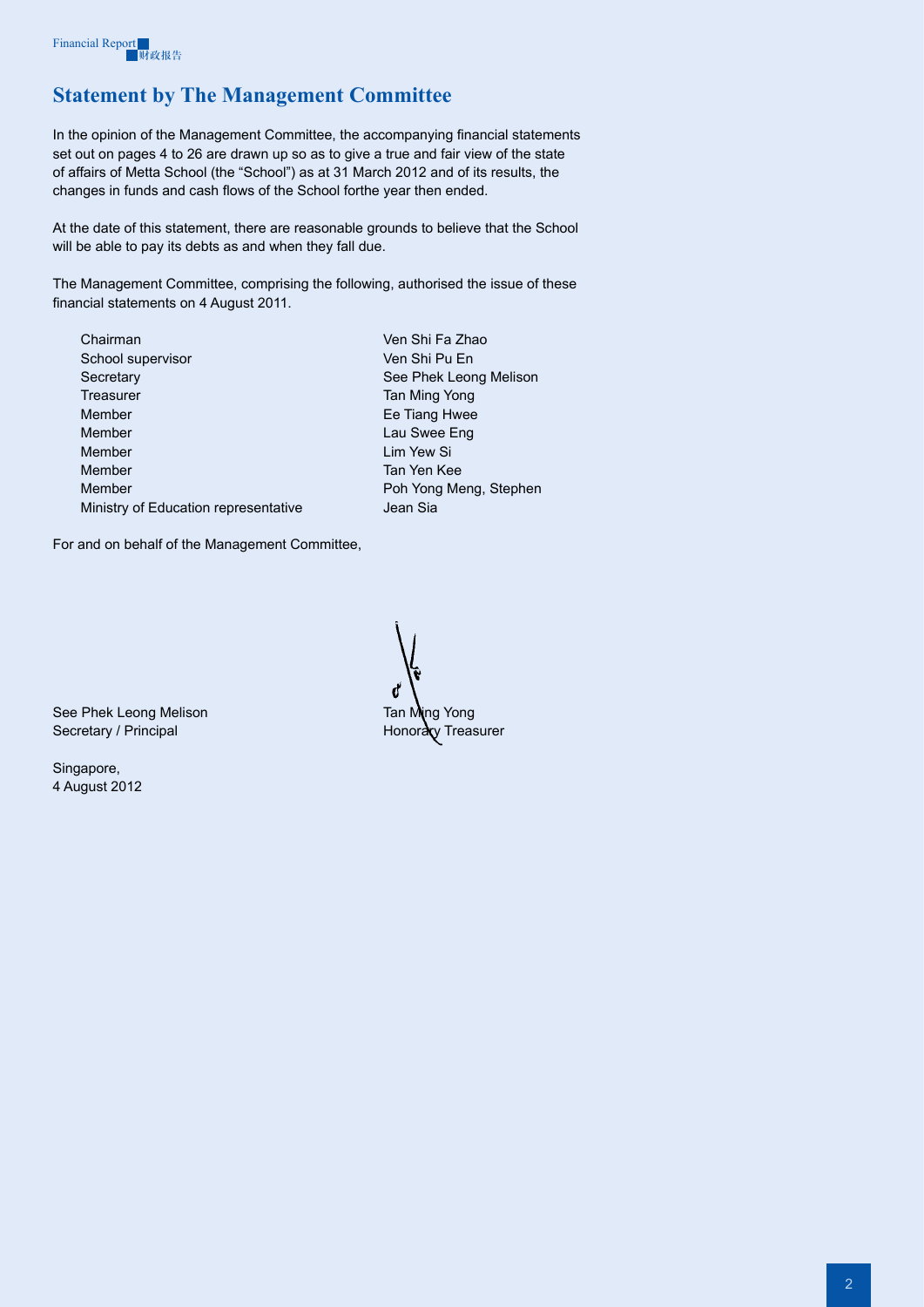# **Independent Auditors' Report to the Members of Metta School**

We have audited the accompanying financial statements of **Metta School** (the "School") set out on pages 4 to 26, which comprise the statement of financial position as at 31 March 2012, the statement of financial activities, statement of changes in funds, statement of cash flows, statement of monthly pupil eligible for funding and statement of monthly enrolment for international students for the year then ended, and a summary of significant accounting policies and other explanatory information.

#### *Management's Responsibility for the Financial Statements*

Management is responsible for the preparation of financial statements that give a true and fair view in accordance with the Singapore Financial Reporting Standards, and for devising and maintaining a system of internal accounting controls sufficient to provide a reasonable assurance that assets are safeguarded against loss from unauthorized use or disposition, that transactions are properly authorized and that they are recorded as necessary to permit the preparation of true and fair statement of financial activities and statement of financial position and to maintain accountability of assets.

#### *Auditors' Responsibility*

Our responsibility is to express an opinion on these financial statements based on our audit. We conducted our audit in accordance with Singapore Standards on Auditing. Those Standards require that we comply with ethical requirements and plan and perform the audit to obtain reasonable assurance as to whether the financial statements are free of material misstatement.

An audit involves performing procedures to obtain evidence about the amounts and disclosures in the financial statements. The procedures selected depend on the auditor's judgement, including the assessment of the risks of material misstatement of the financial statements, whether due to fraud or error. In making those risk assessments, the auditor considers internal controls relevant to the entity's preparation and fair presentation of the financial statements in order to design audit procedures that are appropriate in the circumstances, but not for the purpose of expressing an opinion on the effectiveness of the entity's internal controls. An audit also includes evaluating the appropriateness of accounting policies used and the reasonableness of accounting estimates made by management, as well as evaluating the overall presentation of the financial statements.

We believe that the audit evidence that we have obtained is sufficient and appropriate to provide a basis for our audit opinion.

#### *Opinion*

In our opinion, the financial statements of the School are properly drawn up in accordance with the provisions of the Singapore Financial Reporting Standards so as to give a true and fair view of the state of affairs of the School as at 31 March 2012, and the results, changes in funds and cash flows of the School for the financial year ended on that date.

#### *Report on other Legal and Regulatory Requirements*

In our opinion, the accounting and other records properly kept in accordance to the Rules and Regulations issued by the Ministry of Education and National Council of Social Services, as well of any agreement with the Ministry of Education.

During the course of audit, nothing has come to our attention that caused us to believe that during the year:

- (i) the receipt, expenditure and investment income; and
- (ii) the acquisition and disposal of assets by the School;

have not been carried out in accordance to the Rules and Regulations issued by the Ministry of Education and National Council of Social Services, as well as of any agreement signed with the Ministry of Education; nor that:

(iii) the donations and other receipts of the School were not used for approved projects and the purposes intended.

 $\mu$ 

**Fiducia LLP** Certified Public Accountants

Singapore, 4 August 2011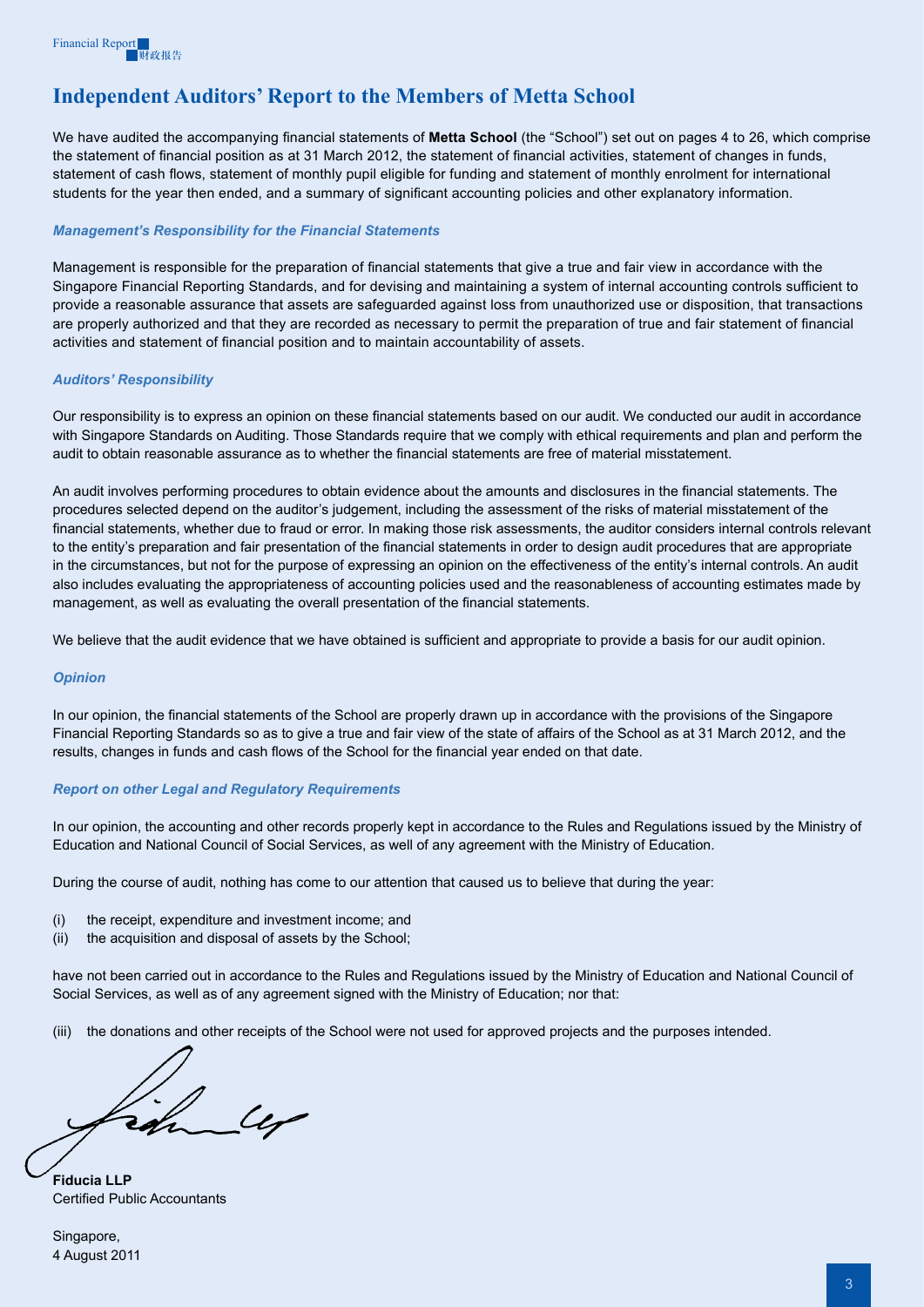

# **Statement of Financial Position**

*As at 31 March 2012* 

|                                  |                  | 2012           | 2011           |
|----------------------------------|------------------|----------------|----------------|
|                                  | <b>Note</b>      | \$             | \$             |
|                                  |                  |                |                |
| <b>ASSETS</b>                    |                  |                |                |
| <b>Current assets</b>            |                  |                |                |
| Cash and cash equivalents        | $\overline{4}$   | 11,119,715     | 9,929,992      |
| Trade and other receivables      | 5                | 192,251        | 49,704         |
| Inventories                      | $6\phantom{1}6$  | 79             | 139            |
|                                  |                  | 11,312,045     | 9,979,835      |
| <b>Non-current assets</b>        |                  |                |                |
| Property, plant and equipment    | $\overline{7}$   | 11,553,628     | 7,537,715      |
| <b>Total Assets</b>              |                  | 22,865,673     | 17,517,550     |
| <b>LIABILITIES</b>               |                  |                |                |
| <b>Current liabilities</b>       |                  |                |                |
| Accruals and other payables      | $\boldsymbol{8}$ | 425,027        | 291,719        |
| Deferred capital grants          | 9                | 10,307         | 57,159         |
|                                  |                  |                |                |
| <b>Total liabilities</b>         |                  | 435,334        | 348,878        |
| <b>NET ASSETS</b>                |                  | 22,430,339     | 17,168,672     |
| <b>FUNDS</b>                     |                  |                |                |
| <b>Unrestricted funds</b>        |                  |                |                |
| Accumulated general fund         | 10               | 6,082,864      | 5,846,220      |
| <b>Restricted funds</b>          |                  |                |                |
| Project fund                     | 11               | 1,431,733      | 1,236,469      |
| Sinking fund                     | 12               | 1,940,425      | 1,637,092      |
| Student assistance fund          | 13               | 1,144,607      | 901,180        |
| Curriculum enhancement fund      | 14               | 919            | 20,809         |
| Opportunity fund                 | 15               | 10,123         | 16,003         |
| Project reserves                 | 16               | $\overline{0}$ | $\overline{0}$ |
| School building fund             | 17               | 11,394,577     | 7,337,400      |
| School building fund - Extension | 18               | 241,547        | 988            |
| Staff training vote fund         | 19               | 159,773        | 172,511        |
| Financial assistance fund        | 20               | 25,000         | 0              |
| High needs fund                  | 21               | (1, 229)       | $\mathbf 0$    |
|                                  |                  | 16,347,475     | 11,322,452     |
| <b>TOTAL FUNDS</b>               |                  | 22,430,339     | 17,168,672     |

*The accompanying notes form an integral part of these financial statements.*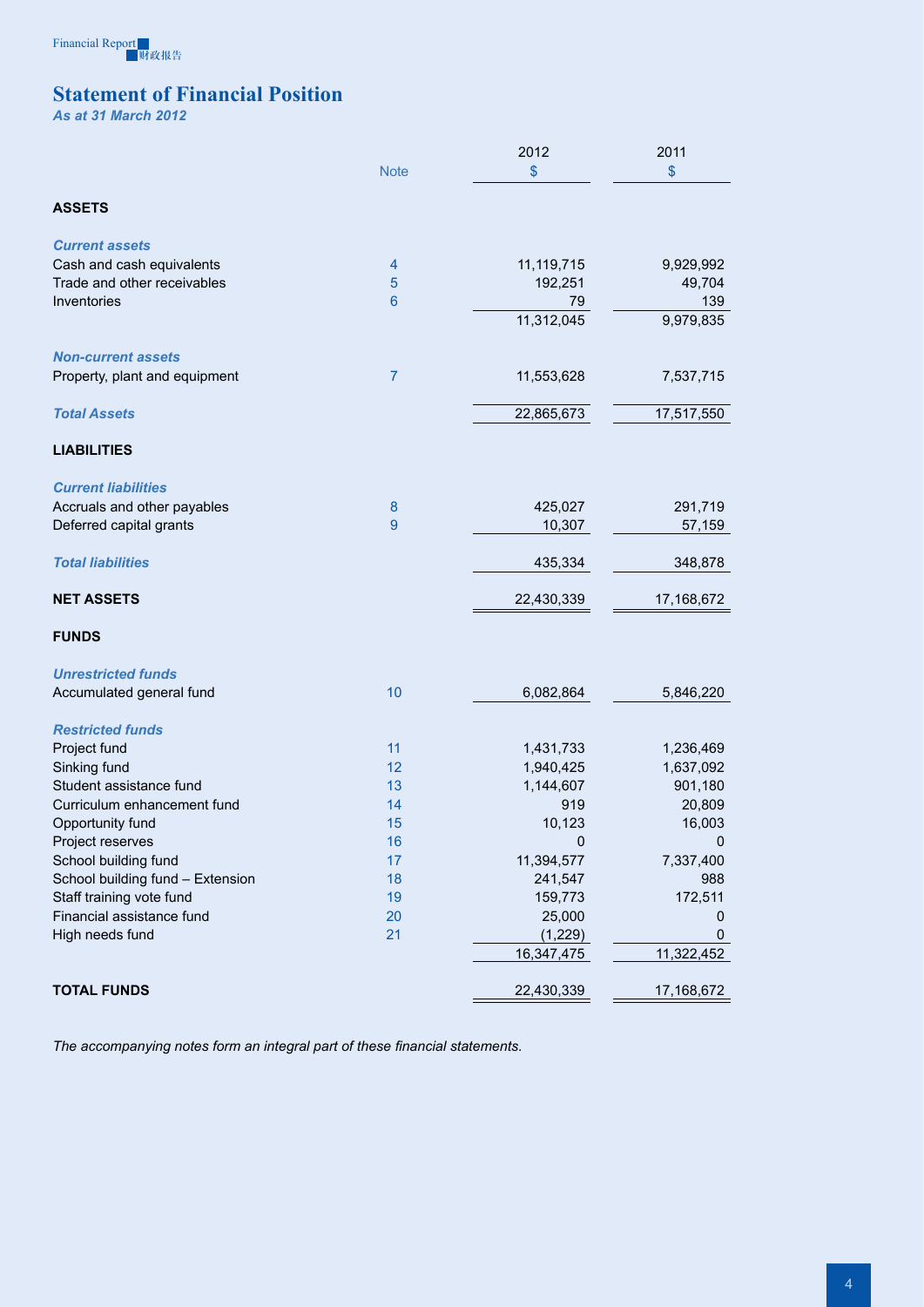

# **Statement of Financial Activities**

*For the financial year ended 31 march 2012*

|                                              |                | 2012      | 2011      |
|----------------------------------------------|----------------|-----------|-----------|
|                                              | <b>Note</b>    | \$        | \$        |
| <b>INCOME</b>                                |                |           |           |
| Unsolicited donation                         |                | 120       | 200       |
| Designated donation                          | 23             | 8,356     | 10,902    |
| Government grant                             |                | 5,415,828 | 4,740,079 |
| MOE - Secondment fund                        |                | 12,993    | 0         |
| <b>NCSS</b> grant                            |                | 1,137,884 | 1,131,918 |
| Singapore Totalisator Board grant            | 22             | 334,987   | 279,178   |
| Government grant - Special employment credit |                | 922       | 0         |
| MOE - Proto-typing vocational preparation    |                | 170,850   | 149,040   |
| Interest received                            |                | 166       | 201       |
| Fixed deposit interest                       |                | 54,968    | 39,029    |
| Fees received - Local students               |                | 96,420    | 88,620    |
| Fees received - Foreign students             |                | 0         | 0         |
| Amortisation of deferred capital grant       |                | 229,117   | 219,339   |
| <b>Total income</b>                          |                | 7,462,611 | 6,658,506 |
|                                              |                |           |           |
| <b>EXPENDITURES</b>                          |                |           |           |
| Communications                               |                | 4,869     | 4,927     |
| Designated expenditures                      |                | 8,356     | 10,052    |
| Depreciation                                 | $\overline{7}$ | 318,755   | 320,143   |
| Fixed asset written off                      |                | 3         | 17        |
| Purchase of equipment and furniture          |                | 11,052    | 17,185    |
| Insurance                                    |                | 1,573     | 2,648     |
| Licence fees                                 |                | 100       | 100       |
| Maintenance                                  |                | 89,479    | 92,204    |
| Proto-typing of vocational preparation       |                | 100,726   | 4,438     |
| Pupil welfare                                |                | 238,256   | 99,833    |
| Professional fees and other services         |                | 114,627   | 45,006    |
| Pre-vocational program                       |                | 120,724   | 89,209    |
| Recruitment                                  |                | 1,892     | 3,547     |
| Rental of equipment                          |                | 4,956     | 2,871     |
| Supplies and materials                       |                | 148,810   | 157,043   |
| School functions                             |                | 121,382   | 84,676    |
| Security guards                              |                | 22,170    | 16,365    |
| Salaries and allowances - School staff       |                | 4,689,271 | 4,074,673 |
| Salaries and allowances - MOE                |                | 34,102    | 0         |
| Staff welfare                                |                | 88,558    | 105,117   |
| <b>Transport claims</b>                      |                | 2,940     | 7,192     |
| <b>Utilities</b>                             |                | 126,677   | 117,247   |
| <b>Total expenditures</b>                    |                | 6,249,278 | 5,254,493 |
|                                              |                |           |           |
| <b>NET INCOME</b>                            |                | 1,213,333 | 1,404,013 |

*The accompanying notes form an integral part of these financial statements.*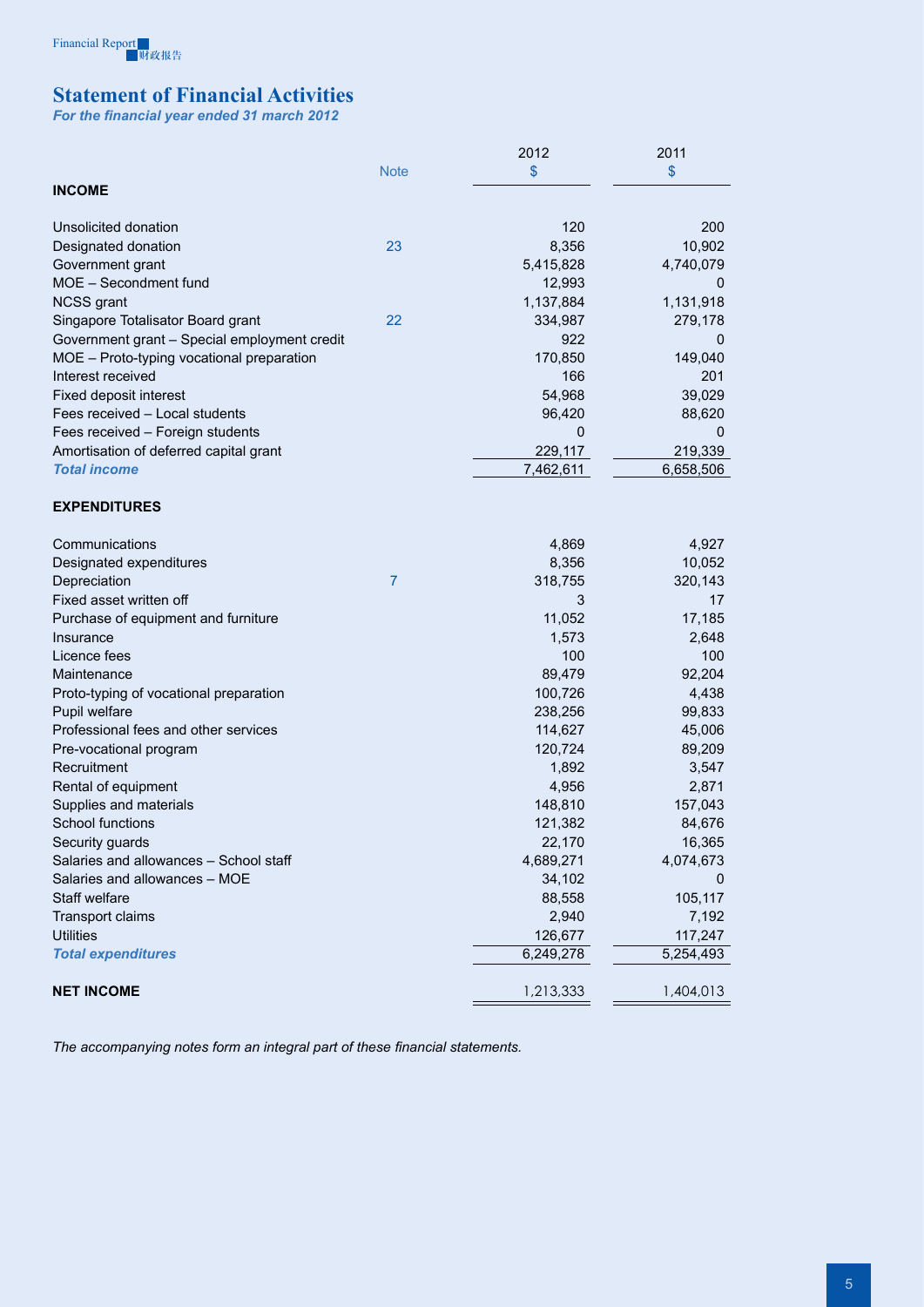

# **Statement of Changes In Funds**

*For the financial year ended 31 March 2012* 

| <b>Unrestricted</b><br>funds |                                      |                      |                 |                                                                                                 |              |          |                 |                                                                             |                                                                                                                  |                 |                                                                                                                       |            |
|------------------------------|--------------------------------------|----------------------|-----------------|-------------------------------------------------------------------------------------------------|--------------|----------|-----------------|-----------------------------------------------------------------------------|------------------------------------------------------------------------------------------------------------------|-----------------|-----------------------------------------------------------------------------------------------------------------------|------------|
|                              |                                      |                      |                 | Curriculum                                                                                      |              |          |                 |                                                                             |                                                                                                                  |                 |                                                                                                                       |            |
| Accumulated                  |                                      |                      | Student         | enhancement                                                                                     | Opportunity  | Project  | School building | School building                                                             | Staff training                                                                                                   |                 | High needs                                                                                                            |            |
| general fund                 | Project fund                         | Sinking fund         | assistance fund | fund                                                                                            | fund         | reserves | fund            | fund - Extention                                                            | vote fund                                                                                                        | assistance fund | Fund                                                                                                                  | Total      |
|                              |                                      |                      |                 |                                                                                                 |              |          |                 |                                                                             |                                                                                                                  |                 |                                                                                                                       |            |
|                              |                                      |                      |                 |                                                                                                 |              |          |                 |                                                                             |                                                                                                                  |                 |                                                                                                                       |            |
| 5,846,220                    | 1,236,469                            |                      | 901,180         | 20,809                                                                                          | 16,003       |          |                 | 988                                                                         |                                                                                                                  | $\mathbf{0}$    |                                                                                                                       | 17,168,672 |
|                              |                                      | 0                    |                 |                                                                                                 |              |          |                 | 240,559                                                                     |                                                                                                                  |                 |                                                                                                                       | 5,328,357  |
|                              |                                      |                      |                 |                                                                                                 |              |          |                 |                                                                             |                                                                                                                  |                 |                                                                                                                       | (66, 690)  |
| (909, 999)                   | 303,333                              |                      | 303,333         |                                                                                                 |              |          |                 |                                                                             |                                                                                                                  |                 |                                                                                                                       |            |
| 6,082,864                    | 1,431,733                            |                      | 1,144,607       | 919                                                                                             | 10,123       |          |                 | 241,547                                                                     |                                                                                                                  | 25,000          | (1,229)                                                                                                               | 22,430,339 |
|                              |                                      |                      |                 |                                                                                                 |              |          |                 |                                                                             |                                                                                                                  |                 |                                                                                                                       |            |
| 5,621,013                    | 894,719                              |                      | 604,651         | 1,159                                                                                           | 10,971       |          |                 | $\overline{0}$                                                              |                                                                                                                  |                 |                                                                                                                       | 15,918,030 |
| 1,404,013                    |                                      | 0                    |                 | 19,650                                                                                          | 5,032        |          |                 | 988                                                                         |                                                                                                                  |                 |                                                                                                                       | 1,376,439  |
|                              |                                      |                      |                 |                                                                                                 |              |          |                 |                                                                             |                                                                                                                  |                 |                                                                                                                       | (125, 797) |
| (1,053,009)                  | 351,003                              |                      | 351,003         |                                                                                                 | $\mathbf{0}$ |          |                 | $\Omega$                                                                    |                                                                                                                  |                 |                                                                                                                       |            |
| 5,846,220                    | 1,236,469                            |                      | 901,180         | 20,809                                                                                          | 16,003       |          |                 | 988                                                                         |                                                                                                                  |                 |                                                                                                                       | 17,168,672 |
|                              | 1,213,333<br>(66, 690)<br>(125, 797) | (108,069)<br>(9,253) |                 | 1,637,092<br>(59,906)<br>303,333<br>1,940,425<br>1,286,089<br>(54, 474)<br>351,003<br>1,637,092 | (19, 890)    | (5,880)  |                 | <b>Restricted funds</b><br>$\mathbf 0$<br>$\mathbf{0}$<br>8,840<br>(8, 840) | 7,337,400<br>4,057,177<br>$\Omega$<br>11,394,577<br>7,317,591<br>19,809<br>$\Omega$<br>$\mathbf{0}$<br>7,337,400 |                 | Financial<br>172,511<br>(12, 738)<br>25,000<br>$\mathbf{0}$<br>159,773<br>172,997<br>(486)<br>$\mathbf{0}$<br>172,511 | (1,229)    |

*The accompanying notes form an integral part of these financial statements.*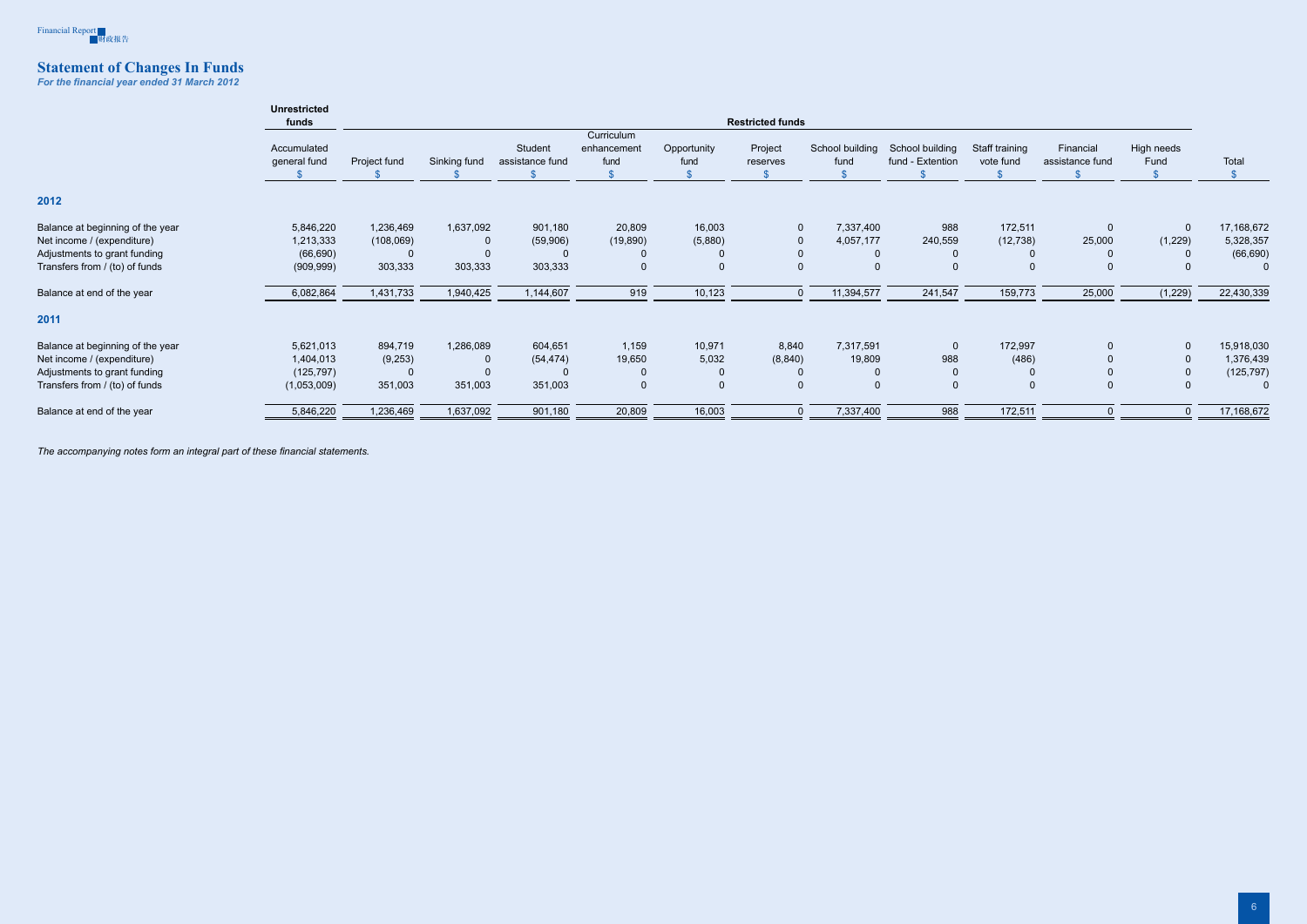# Financial Report<br>图财政报告

# **Statement of Cash Flows**

*For the financial year ended 31 March 2012*

|                                                          | <b>Note</b> | 2012<br>\$    | 2011<br>\$  |
|----------------------------------------------------------|-------------|---------------|-------------|
|                                                          |             |               |             |
| <b>Cash flows from operating activities</b>              |             |               |             |
| Net income for the year                                  |             | 1,404,013     | 2,687,702   |
| Adjustments for:                                         |             |               |             |
| - Amortisation of deferred capital grant                 |             | (229, 117)    | (219, 339)  |
| - Depreciation                                           | 7           | 318,755       | 320,143     |
| - Fixed asset written off                                |             | 3             | 17          |
| - Adjustment to prior year grant funding                 | 10          | (66, 690)     | (125, 797)  |
| - Transfer of surplus to reserved funds                  | 10          | (909, 999)    | (1,053,009) |
| - Interest income                                        |             | (55, 134)     | (39, 230)   |
| Operating cash flows before working capital changes      |             | 271,151       | 286,798     |
| Changes in operating assets and liabilities              |             |               |             |
| - Inventories                                            |             | 60            | 18          |
| - Trade and other receivables                            |             | (142, 547)    | 66,564      |
| - Trade and other payables                               |             | 133,308       | 124,021     |
| <b>Net cash generated from operating activities</b>      |             | 261,972       | 477,401     |
| <b>Cash flows from investing activities</b>              |             |               |             |
| Purchases of property, plant and equipment               | 7           | (4,334,671)   | (314, 617)  |
| Interest received                                        |             | 55,134        | 39,230      |
| <b>Net cash used in investing activities</b>             |             | (4, 279, 537) | (275, 387)  |
| <b>Cash flows from financing activities</b>              |             |               |             |
| Increase in Deferred capital grant                       |             | 182,265       | 162,266     |
| Increase in Project fund                                 |             | 195,264       | 341,750     |
| Increase in Sinking fund                                 |             | 303,333       | 351,003     |
| Increase in Student assistance fund                      |             | 243,427       | 296,529     |
| Increase / (Decrease) in Curriculum enhancement fund     |             | (19, 890)     | 19,650      |
| Increase / (Decrease) in Opportunity fund                |             | (5,880)       | 5,032       |
| Decrease in Project reserves                             |             | 0             | (8, 840)    |
| Increase in School building fund                         |             | 4,057,177     | 19,809      |
| Increase in School building fund - Extension             |             | 240,559       | 988         |
| Decrease in Staff training vote fund                     |             | (12, 738)     | (486)       |
| Increase in Financial assistance fund                    |             | 25,000        | $\Omega$    |
| Decrease in High needs fund                              |             | (1,229)       | 0           |
| <b>Net cash used in financing activities</b>             |             | 5,207,288     | 1,187,701   |
| Net increase in cash and cash equivalents                |             | 1,189,723     | 1,389,715   |
| Cash and cash equivalents at beginning of financial year |             | 9,929,992     | 8,540,277   |
| Cash and cash equivalents at end of financial year       | 4           | 11,119,715    | 9,929,992   |
| <b>Cash and cash equivalents comprise:</b>               |             |               |             |
| Cash and bank balances                                   |             | 2,437,750     | 2,279,663   |
| <b>Fixed deposits</b>                                    |             | 8,681,965     | 7,650,329   |
|                                                          | 4           | 11,119,715    | 9,929,992   |

*The accompanying notes form an integral part of the financial statements.*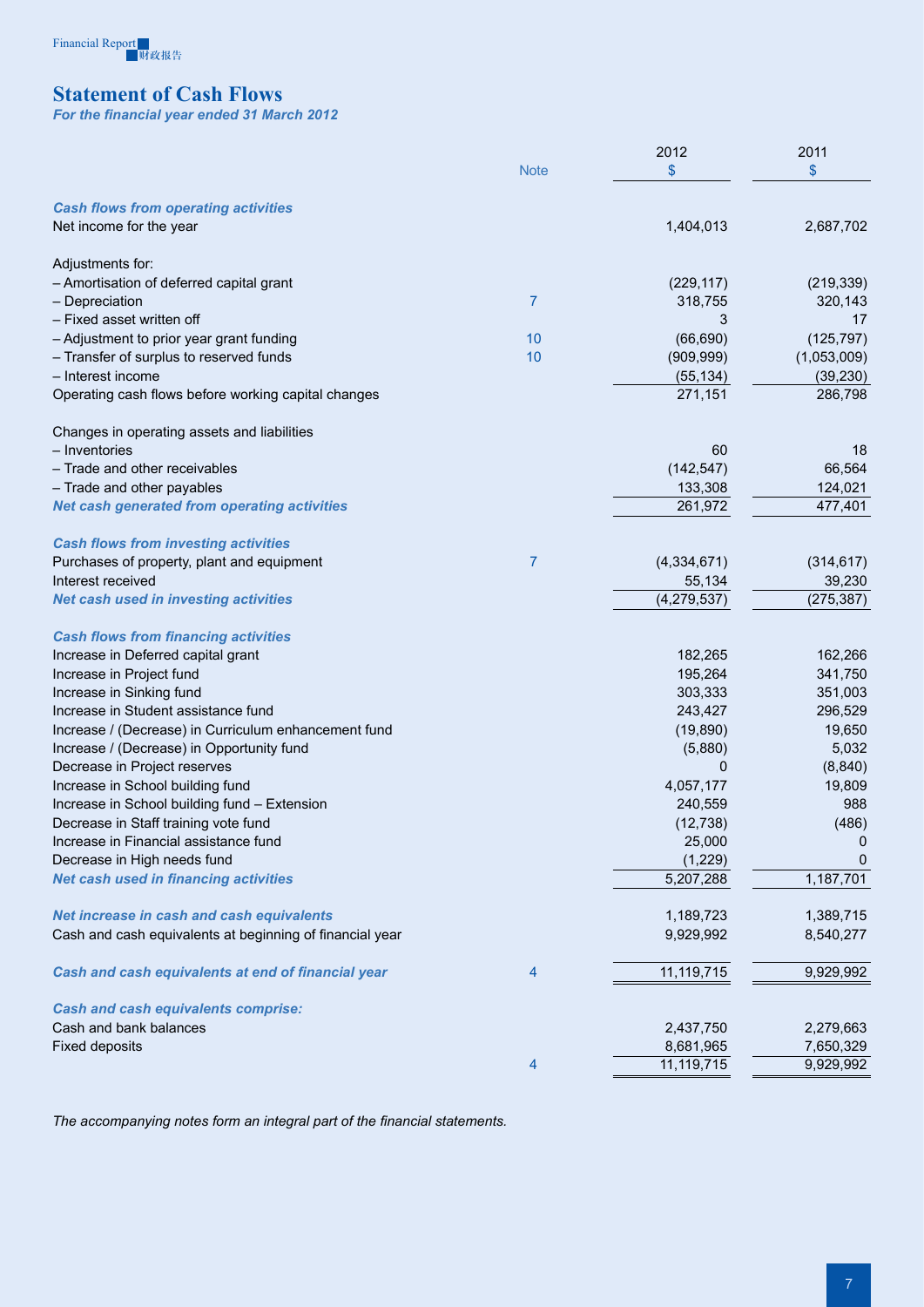

# **Statement of Monthly Pupil Eligible for Funding**

*For the financial year ended 31 March 2012*

|                  | Number of pupils by<br>disability group * |        |        |            |            | <b>Number of pupils</b><br>under vocational<br>tracks | <b>Total</b><br>number<br>of pupils |
|------------------|-------------------------------------------|--------|--------|------------|------------|-------------------------------------------------------|-------------------------------------|
|                  |                                           | (a)    |        |            |            | (b)                                                   | $(c=a+b)$                           |
| <b>Period</b>    | MID(J)+MID(S)+ASD                         | MID(J) | MID(S) | <b>ASD</b> | <b>VOC</b> | <b>VOC-ASD</b>                                        |                                     |
| 1 April 2011     | 323                                       | 222    | 12     | 89         | 68         | 15                                                    | 406                                 |
| 1 May 2011       | 323                                       | 222    | 12     | 89         | 68         | 15                                                    | 406                                 |
| 1 June 2011      | 323                                       | 222    | 12     | 89         | 68         | 15                                                    | 406                                 |
| 1 July 2011      | 326                                       | 223    | 13     | 90         | 67         | 15                                                    | 408                                 |
| 1 August 2011    | 326                                       | 222    | 13     | 91         | 67         | 15                                                    | 408                                 |
| 1 September 2011 | 325                                       | 221    | 13     | 91         | 67         | 15                                                    | 407                                 |
| 1 October 2011   | 325                                       | 221    | 13     | 91         | 67         | 15                                                    | 407                                 |
| 1 November 2011  | 325                                       | 221    | 13     | 91         | 67         | 15                                                    | 407                                 |
| 1 December 2011  | 325                                       | 221    | 13     | 91         | 67         | 15                                                    | 407                                 |
| 1 January 2012   | 347                                       | 209    | 35     | 103        | 74         | 11                                                    | 432                                 |
| 1 February 2012  | 332                                       | 210    | 21     | 101        | 88         | 13                                                    | 433                                 |
| 1 March 2012     | 332                                       | 210    | 21     | 101        | 88         | 13                                                    | 433                                 |

\* Separate columns to be provided for each disability which are:

MID(J) – Mild intellectual disability – Junior students

MID(s) – Mild intellectual disability – Senior students

ASD – Autism Spectrum Disorder

VOC – Vocational students

*The accompanying notes form an integral part of the financial statements.*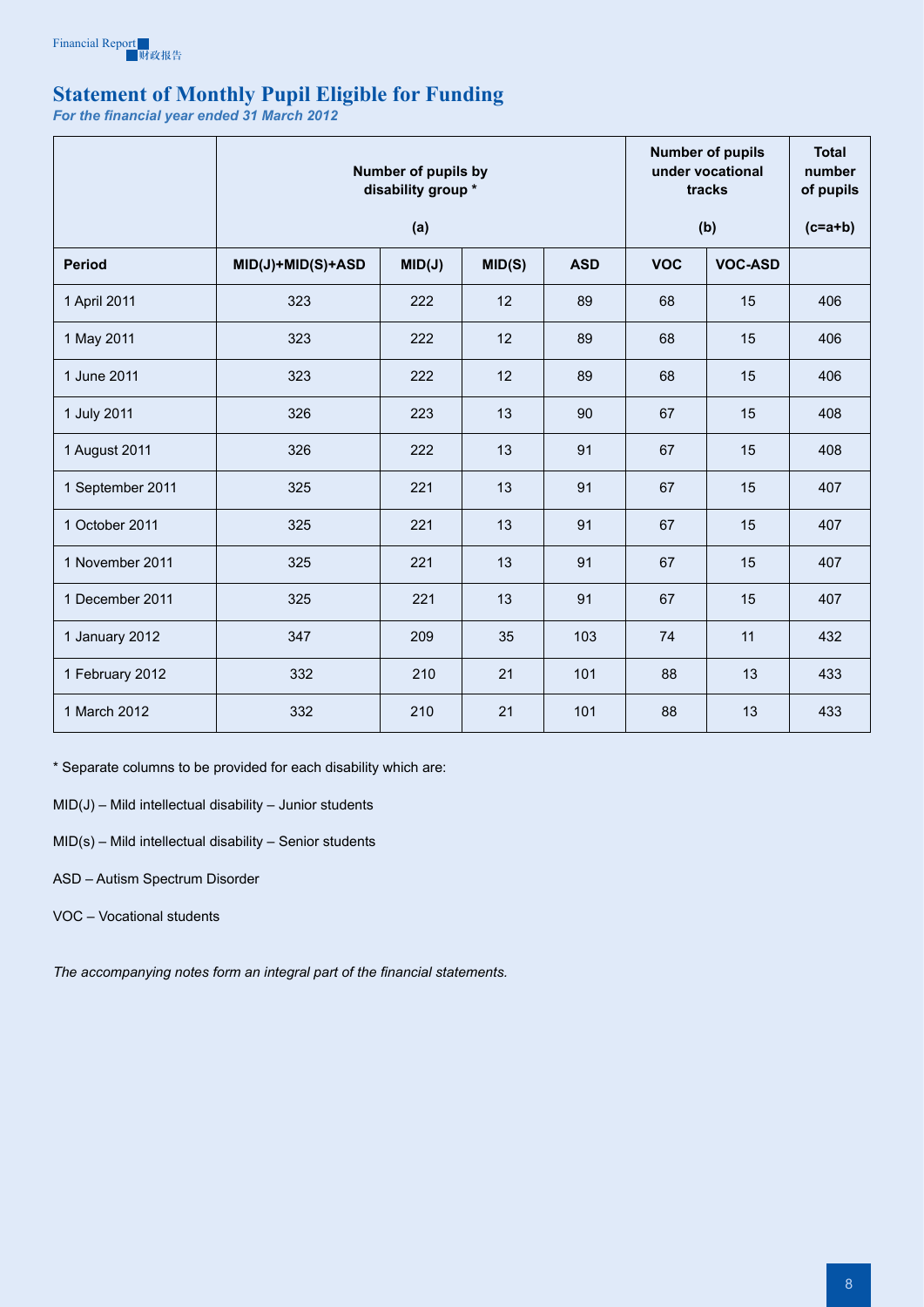

# **Statement of Monthly Pupil Enrolment for International Students**

*For the financial year ended 31 March 2012* 

|                  | <b>Number of</b><br>international pupils * | <b>Number of</b><br>international pupils ** | <b>Total number of</b><br>pupils |
|------------------|--------------------------------------------|---------------------------------------------|----------------------------------|
| <b>Period</b>    | (a)                                        | (b)                                         | $(c=a+b)$                        |
| 1 April 2011     | $\mathbf 0$                                | $\mathbf{0}$                                | $\mathbf{0}$                     |
| 1 May 2011       | $\pmb{0}$                                  | $\mathbf 0$                                 | $\mathbf{0}$                     |
| 1 June 2011      | $\mathbf 0$                                | $\mathbf 0$                                 | $\mathbf{0}$                     |
| 1 July 2011      | $\pmb{0}$                                  | $\mathbf 0$                                 | $\mathbf 0$                      |
| 1 August 2011    | $\pmb{0}$                                  | $\pmb{0}$                                   | $\pmb{0}$                        |
| 1 September 2011 | $\mathbf 0$                                | $\mathbf 0$                                 | $\mathbf 0$                      |
| 1 October 2011   | $\mathbf 0$                                | $\mathbf 0$                                 | $\mathbf 0$                      |
| 1 November 2011  | $\mathbf 0$                                | $\mathbf{0}$                                | $\mathbf{0}$                     |
| 1 December 2011  | $\pmb{0}$                                  | $\pmb{0}$                                   | $\pmb{0}$                        |
| 1 January 2012   | $\mathbf 0$                                | $\mathbf{0}$                                | $\mathbf{0}$                     |
| 1 February 2012  | $\mathbf 0$                                | $\mathbf{0}$                                | $\mathbf{0}$                     |
| 1 March 2012     | $\mathbf 0$                                | $\mathbf 0$                                 | 0                                |

\* International pupils who are children of employment pass holders, skilled workers and diplomatic staff.

\*\* International pupils who are not children of employment pass holders, skilled workers and diplomatic staff.

Note: International pupils are defined as those who are not of Singapore citizen or Permanent Resident Status.

*The accompanying notes form an integral part of the financial statements.*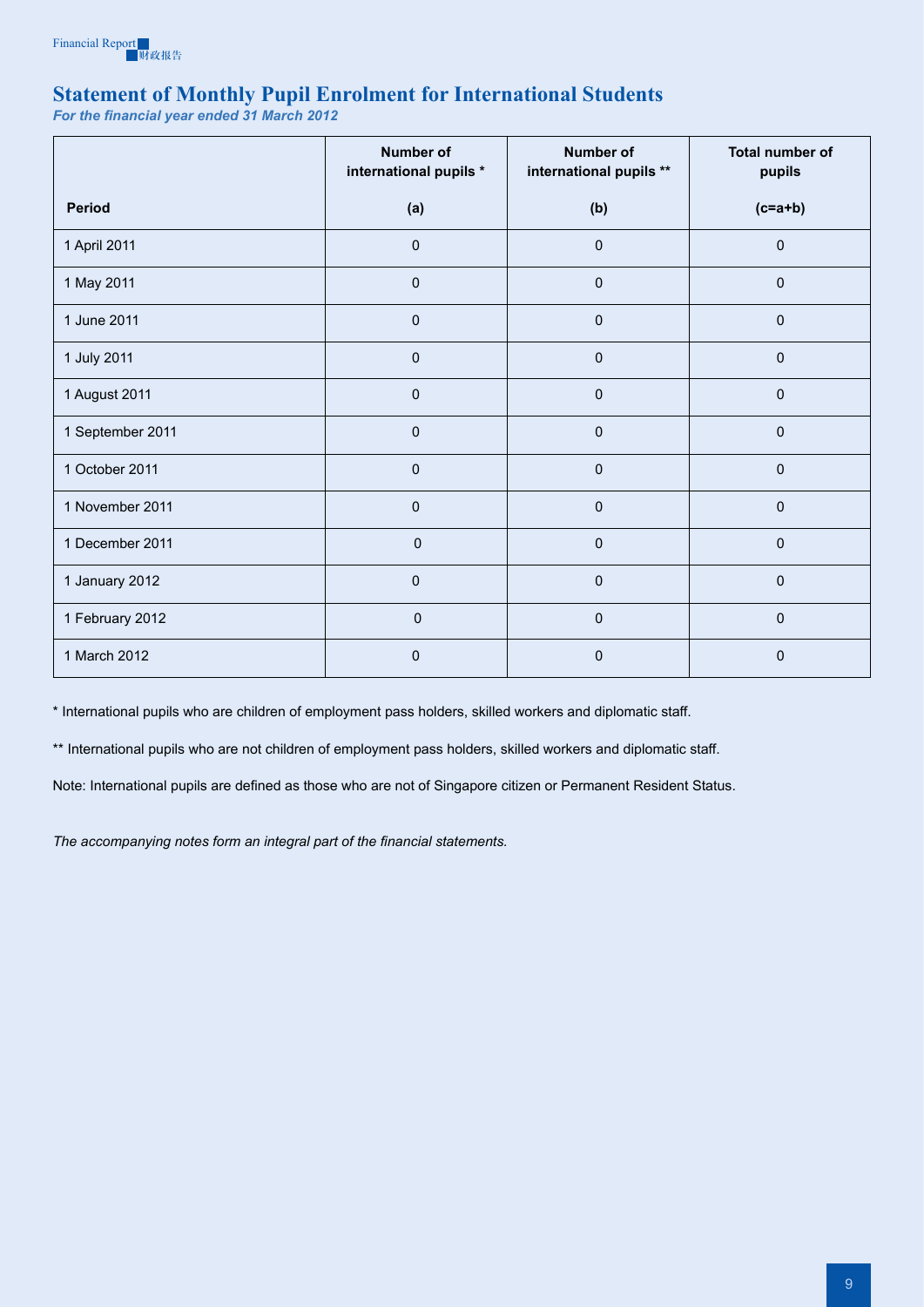

# **Notes to the Financial Statements**

*For the financial year ended 31 March 2012* 

These notes form an integral part of and should be read in conjunction with the accompanying financial statements.

#### **1 GENERAL INFORMATION**

Metta School (the "School") is registered with the Ministry of Education (MOE) under the Education Act (Chapter 87) on 16 November 2001. The registered office and principal place of business of the School is located at 30, Simei Street 1, Singapore 529949.

It is one of welfare centres being provided by Metta Welfare Association, which is a registered exempt charity in Singapore.

The objective of the School is to provide special education to mildly intellectually disabled and/or mildly autistic children between ages seven (7) to eighteen (18) who are functioning between IQ range of fifty (50) to seventy (70). Students who can benefit from vocational programmes can continue to school up to twenty one (21) years old.

As at 31 March 2012, the School has 106 (2011: 95) employees.

#### **2 Significant accounting policies**

#### *2.1 Basis of preparation*

The financial statements have been prepared in accordance with Singapore Financial Reporting Standard ("FRS"). The financial statements have been prepared under the historical cost convention, except as disclosed in the accounting policies below.

These financial statements are presented in Singapore Dollar, which is the School's functional currency.

The preparation of these financial statements in conformity with FRS requires Management to exercise its judgement in the process of applying the School's accounting policies. It also requires the use of certain critical accounting estimates and assumptions that affects the reported amounts of assets and liabilities and disclosure of contingent assets and liabilities at the date of the financial statements, and the reported amounts of income and expenses during the financial year. Although these estimates are based on Management Committee's best knowledge of current events and actions, actual results may ultimately differ from those estimates.

The areas involving a higher degree of judgement or complexity, or areas where assumptions and estimates are significant to the financial statements are disclosed in Note 3.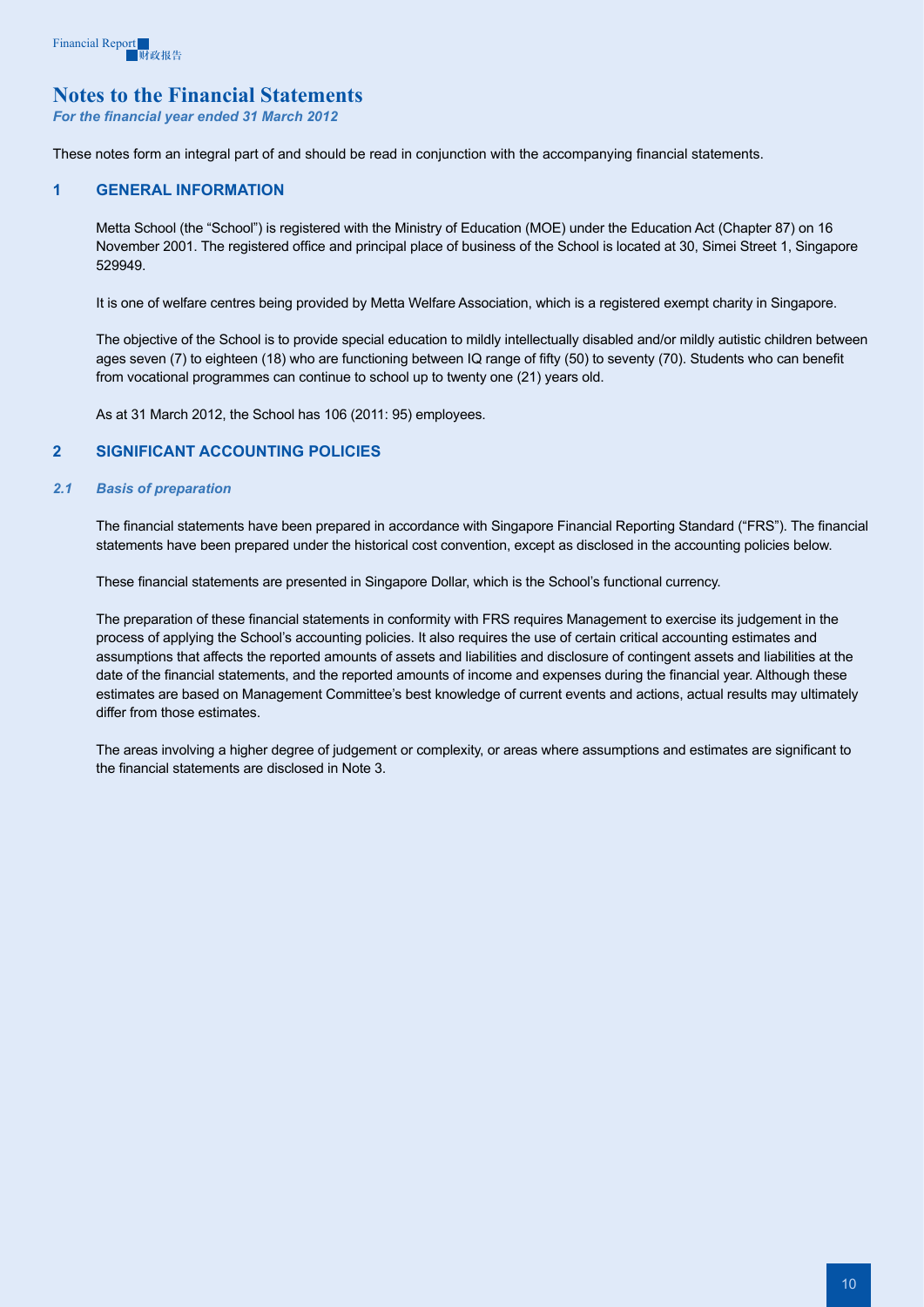#### *2.1 Interpretations and amendments to published standards effective in 2011*

The School has adopted the new or revised FRS and Interpretations to FRS (INT FRS) that are mandatory for application from that date. Changes to the School's accounting policies have been made as required, in accordance with the relevant transitional provisions in the respective FRS and INT FRS.

The following are the FRS and INT FRS that are relevant to the School:

| <b>FRS</b>       | <b>Effective Date</b> | <b>Title</b>                                                    |
|------------------|-----------------------|-----------------------------------------------------------------|
| FRS <sub>1</sub> | 1.1.2009              | Presentation of financial statements                            |
| FRS 2            | 1.1.2009              | Inventories                                                     |
| FRS 7            | 1.1.2009              | Cash flow statements                                            |
| FRS 8            | 1.1.2009              | Accounting policies, changes in accounting estimates and errors |
| <b>FRS 10</b>    | 1.1.2007              | Events after the balance sheet date                             |
| <b>FRS 16</b>    | 1.1.2009              | Property, plant and equipment                                   |
| <b>FRS 17</b>    | 1.1.2007              | Leases                                                          |
| <b>FRS 18</b>    | 1.1.2005              | Revenue                                                         |
| <b>FRS 19</b>    | 1.1.2009              | Employee benefits                                               |
| <b>FRS 24</b>    | 1.1.2006              | Related party disclosures                                       |
| <b>FRS 32</b>    | 1.2.2007              | Financial instruments: Presentation                             |
| <b>FRS 32</b>    | 1.2.2009              | Financial instruments: Presentation (Amendments)                |
| <b>FRS 36</b>    | 1.1.2009              | Impairment of assets                                            |
| <b>FRS 37</b>    | 1.1.2006              | Provisions, contingent liabilities and contingent assets        |
| <b>FRS 39</b>    | 1.1.2005              | Financial instruments: Recognition and measurement              |
| <b>FRS 107</b>   | 1.1.2009              | Financial instruments: Disclosures                              |

The adoption of the above revised FRS did not result in any substantial changes to the School's accounting policies.

#### *2.2 Revenue recognition*

Revenue comprises the fair value of the consideration received or receivable for the services rendered in the ordinary course of the School's activities. Revenue is recognised as follows:

- 2.2.1 School fees are recognised over the period of instruction. Amounts of fees relating to future periods of instruction are included in fees received in advance.
- 2.2.2 Government grants are recognized as a receivable at their fair value when there is reasonable assurance that the grant will be received and the School will comply with all the attached conditions. Government grants receivable are recognized as income over the periods necessary to match them with the related costs which they are intended to compensate, on a systematic basis. Government grants relating to expenditures are shown separately as other income.

Government grants relating to assets are recognised as deferred capital grant and is amortised over the estimated useful life of the relevant asset.

- 2.2.3 Donations are recognized in the statement of financial activities upon receipt. Donations-in- kind are recognised when the fair value of the assets received can be reasonably ascertained.
- 2.2.4 Interest income is recognised on a time-proportion basis using the effective interest method.
- 2.2.5 Other income is recognized when incurred.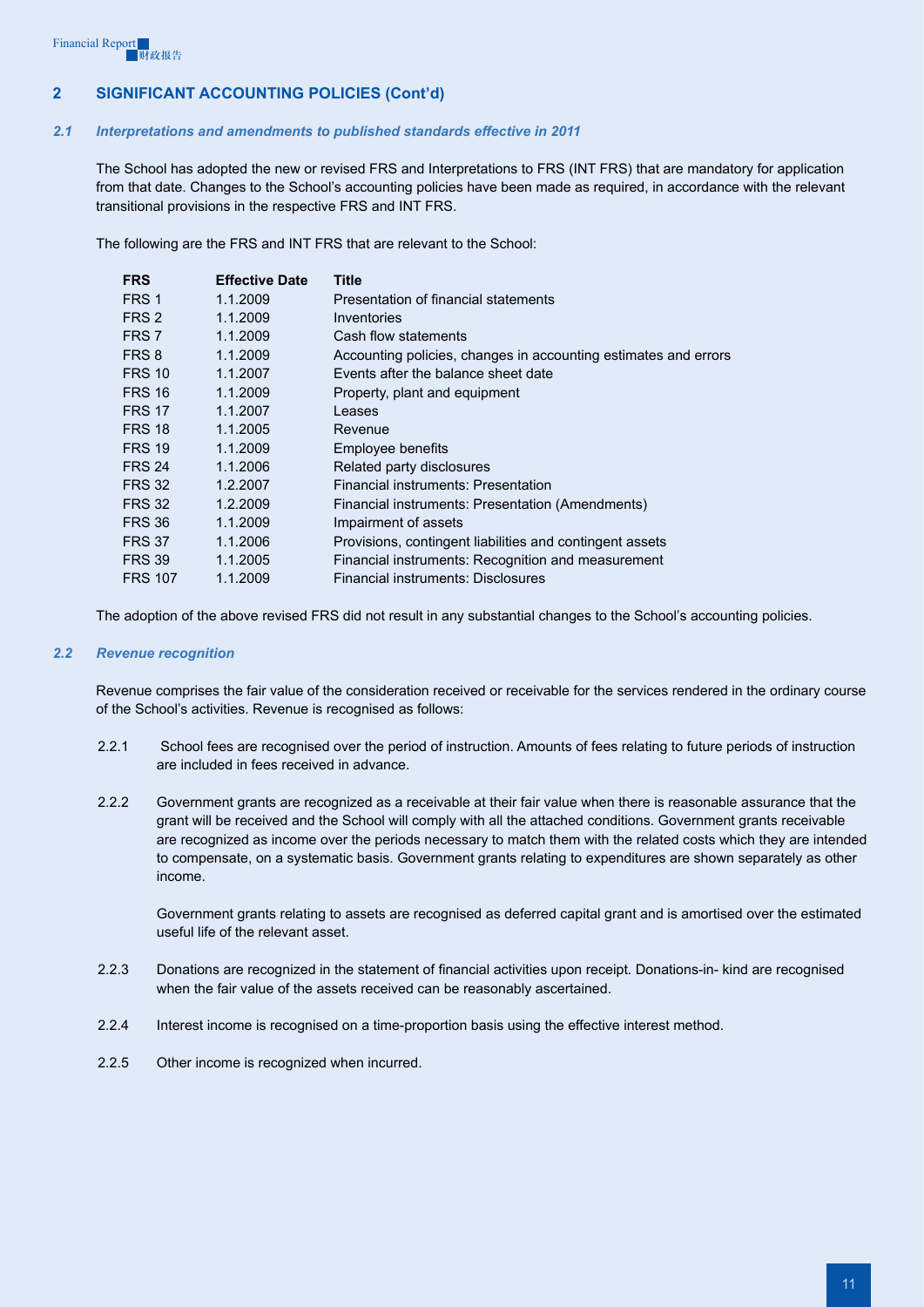#### *2.3 Property, plant and equipment*

#### 2.3.1 *Measurement*

All property, plant and equipment are initially recognized at cost and subsequently carried at cost less accumulated depreciation and accumulated impairment losses.

The cost of an item of property, plant and equipment includes its purchase price and any costs that are directly attributable to bringing the asset to the location and condition necessary for it to be capable of operating in the manner intended by management.

#### 2.3.2 *Depreciation*

Depreciation on property, plant and equipment is calculated using the straight-line method to allocate their depreciable amounts over their estimated useful lives. The estimated useful lives are as follows:

|                        | <b>Useful lives</b> |
|------------------------|---------------------|
| Furniture and fittings | 5 years             |
| Office equipment       | 5 years             |
| Computers              | 3 years             |
| Physio equipment       | 5 years             |
| Arts and music         | 5 years             |
| School building        | 50 years            |
| Other equipment        | 3 years             |
| Renovations 2          | vears               |
|                        |                     |

The residual values and useful lives of property, plant and equipment are reviewed, and adjusted as appropriate, at each reporting date. The effects of any revision of the residual values and useful lives are included in the statement of financial activities for the financial year in which the changes arise.

#### 2.3.3 *Subsequent expenditure*

Subsequent expenditure relating to property, plant and equipment that has already been recognised is added to the carrying amount of the asset only when it is probable that future economic benefits associated with the item will flow to the School and the cost of the item can be measured reliably. Other subsequent expenditure is recognised as repair and maintenance expenses in the statement of financial activities during the financial year in which it is incurred.

#### 2.3.4 *Disposal*

On disposal of an item of property, plant and equipment, the difference between the net disposals proceeds and its carrying amount is taken to the statement of financial activities.

#### *2.4 Impairment of non-financial assets*

Property, plant and equipment are reviewed for impairment whenever there is any indication that these assets may be impaired. If any such indication exists, the recoverable amount (i.e. the higher of the fair value less cost to sell and value in use) of the assets is estimated to determine the amount of impairment loss.

For the purpose of impairment testing of the assets, recoverable amount is determined on an individual asset basis unless the asset does not generate cash flows that are largely independent of those from other assets. If this is the case, recoverable amount is determined for the cash- generating unit (CGU) to which the asset belongs.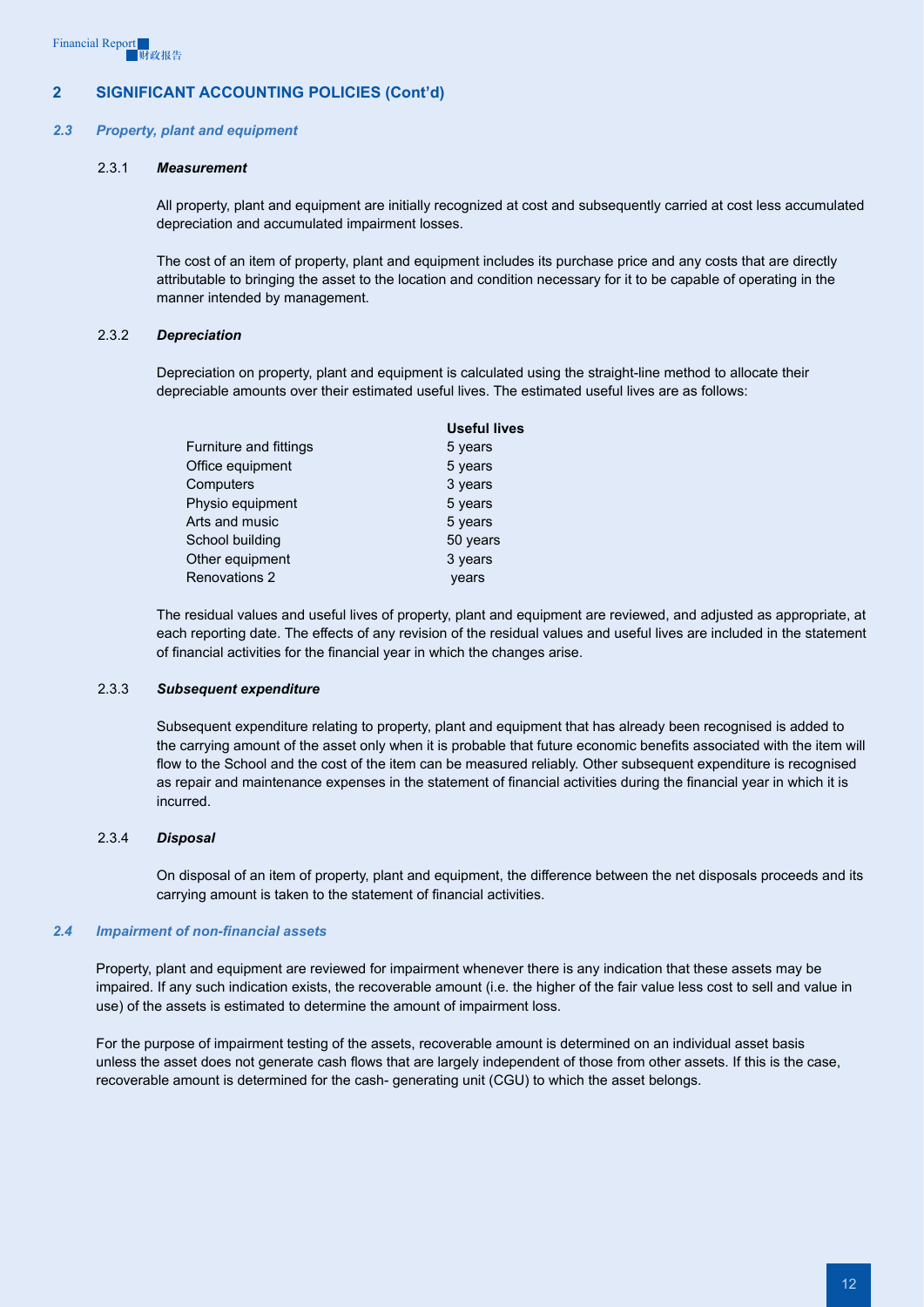#### *2.4 Impairment of non-financial assets (Cont'd)*

If the recoverable amount of the asset (or CGU) is estimated to be less than its carrying amount, the carrying amount of the asset (or CGU) is reduced to its recoverable amount. The impairment loss is recognised in the statement of financial activities.

An impairment loss for an asset is reversed if; there has been a change in the estimates used to determine the assets' recoverable amount since the last impairment loss was recognised. The carrying amount of an asset is increased to its revised recoverable amount, provided that this amount does not exceed the carrying amount that would have been determined (net of depreciation) had no impairment loss been recognised for the asset in prior years. A reversal of impairment loss for an asset is recognised in the statement of financial activities.

#### *2.5 Inventories*

Inventories are carried at the lower of cost and net realizable value. Cost is determined using the first-in, first-out basis. Net realizable value is the estimated selling price in the ordinary course of business less the estimated costs of completion and applicable variable selling expenses.

#### *2.6 Financial assets*

#### 2.6.1 *Classification*

The School classifies its financial assets in the following category: loans and receivables. The classification depends on the purpose for which the assets were acquired. Management determines the classification of its financial assets at initial recognition and re-evaluates this designation at every reporting date.

Loans and receivables are non-derivative financial assets with fixed or determinable payments that are not quoted in an active market. They are included in current assets, except those maturing later than 12 months after the reporting date, which are classified as non-current assets. Loans and receivables are classified within "other receivables" and "cash and cash equivalents" on the statement of financial position.

#### 2.6.2 *Recognition and derecognition*

Financial assets are derecognized when the rights to receive cash flows from the financial assets have expired or have been transferred and the School has transferred substantially all risks and rewards of ownership.

#### 2.6.3 *Measurement*

Financial assets are initially recognized at fair value plus transaction costs.

Loans and receivables are subsequently carried at amortized cost using effective interest method.

#### 2.6.4 *Impairment*

The School assesses at each reporting date whether there is objective evidence that a financial asset or a group of financial assets is impaired.

An allowance for impairment of loans and receivables is recognized when there is objective evidence that the School will not be able to collect all amounts due according to the original terms of the receivables. Significant financial difficulties of the debtor, probability that the debtor will enter bankruptcy or financial reorganization, and default or delinquency in payments are considered indicators that the receivable is impaired. The amount of the allowance is the difference between the asset's carrying amount and the present value of estimated future cash flows, discounted at the original effective interest rate. The amount of the allowance for impairment is recognized in the statement of financial activities within "Administrative expenses".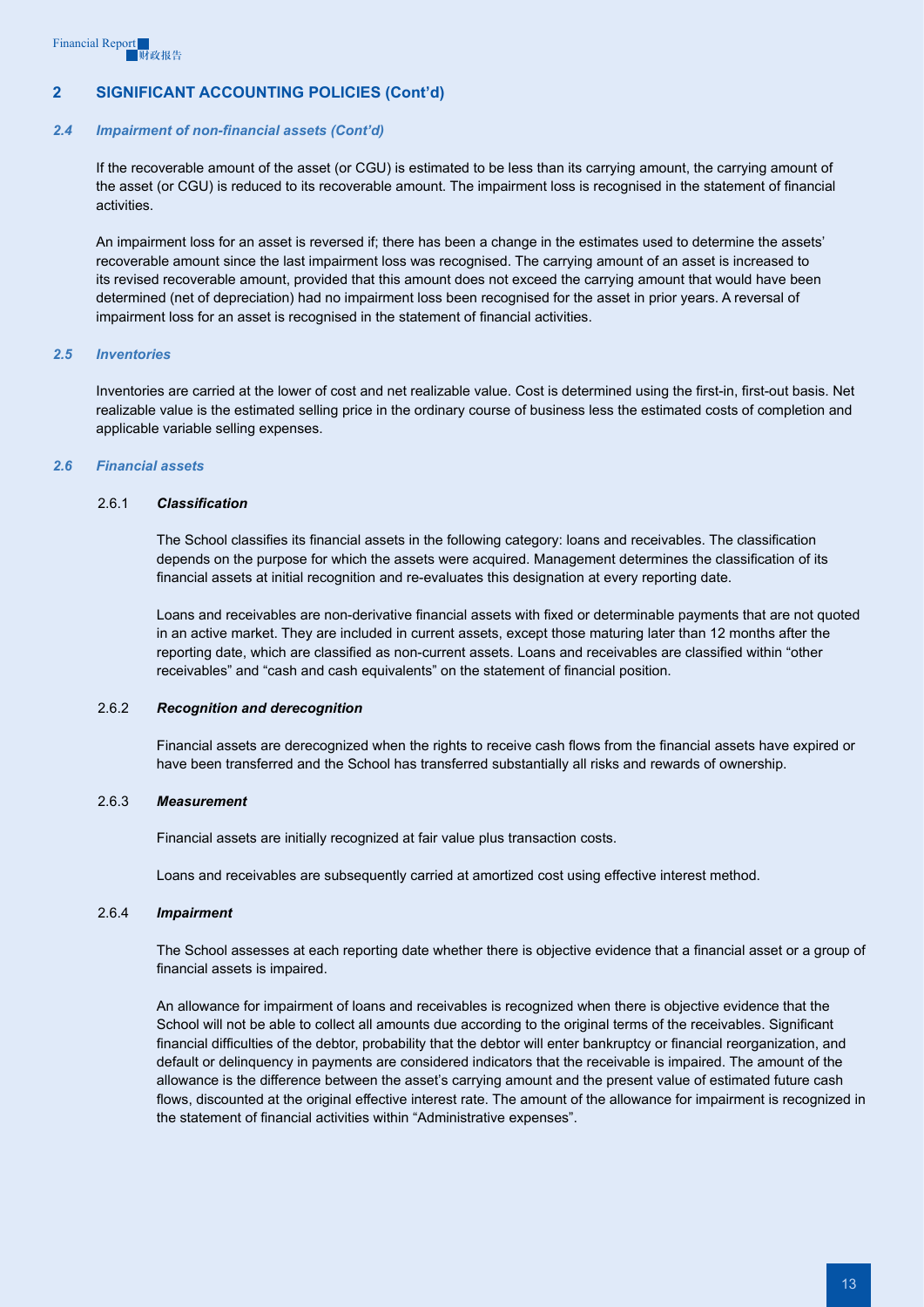#### *2.7 Cash and cash equivalents*

Cash and cash equivalents comprise cash on hand, demand deposits and, short-term and highly liquid investments that are readily convertible to known amounts of cash which are subject to an insignificant risk of changes in value.

#### *2.8 Accruals and other payables*

Accruals and other payables are initially recognized at fair value, and subsequently carried at amortized cost, using the effective interest method.

#### *2.9 Fair value estimation of financial assets and liabilities*

The carrying amounts of current financial assets and liabilities, carried at amortised cost, are assumed to approximate their fair values due to their short-term nature.

#### *2.10 Provisions for other liabilities and charges*

Provisions for other liabilities and charges are recognised when the School has a present legal or constructive obligation as a result of past events, it is more likely than not that an outflow of resources will be required to settle the obligation and the amount has been reliably estimated.

#### *2.11 Employee compensation*

Defined contribution plans are post-employment benefit plans under which the School pays fixed contributions into separate entities such as the Central Provident Fund ("CPF"), on a mandatory, contractual or voluntary basis. The School has no further payment obligations once the contributions have been paid. The School's contribution to defined contribution plans are recognized as employee compensation expense when they are due.

Employee entitlements to annual leave other than teaching staff are recognized when they accrue to employees. Unused annual leave are not allowed to be carried forward to the following calendar year.

#### *2.12 Operating leases*

Leases of assets in which a significant portion of the risks and rewards of ownership are retained by the lessor are classified as operating leases. Payments made under operating leases (net of any incentives received from the lessor) are taken to the statement of financial activities on a straight- line basis over the period of the lease. When an operating lease is terminated before the lease period has expired, any payment required to be made to the lessor by way of penalty is recognised as an expense in the period in which termination takes place.

Rental on operating lease is charged to statement of financial activities. Contingent rents are recognised as an expense in the statement of financial activities in the financial year in which they are incurred.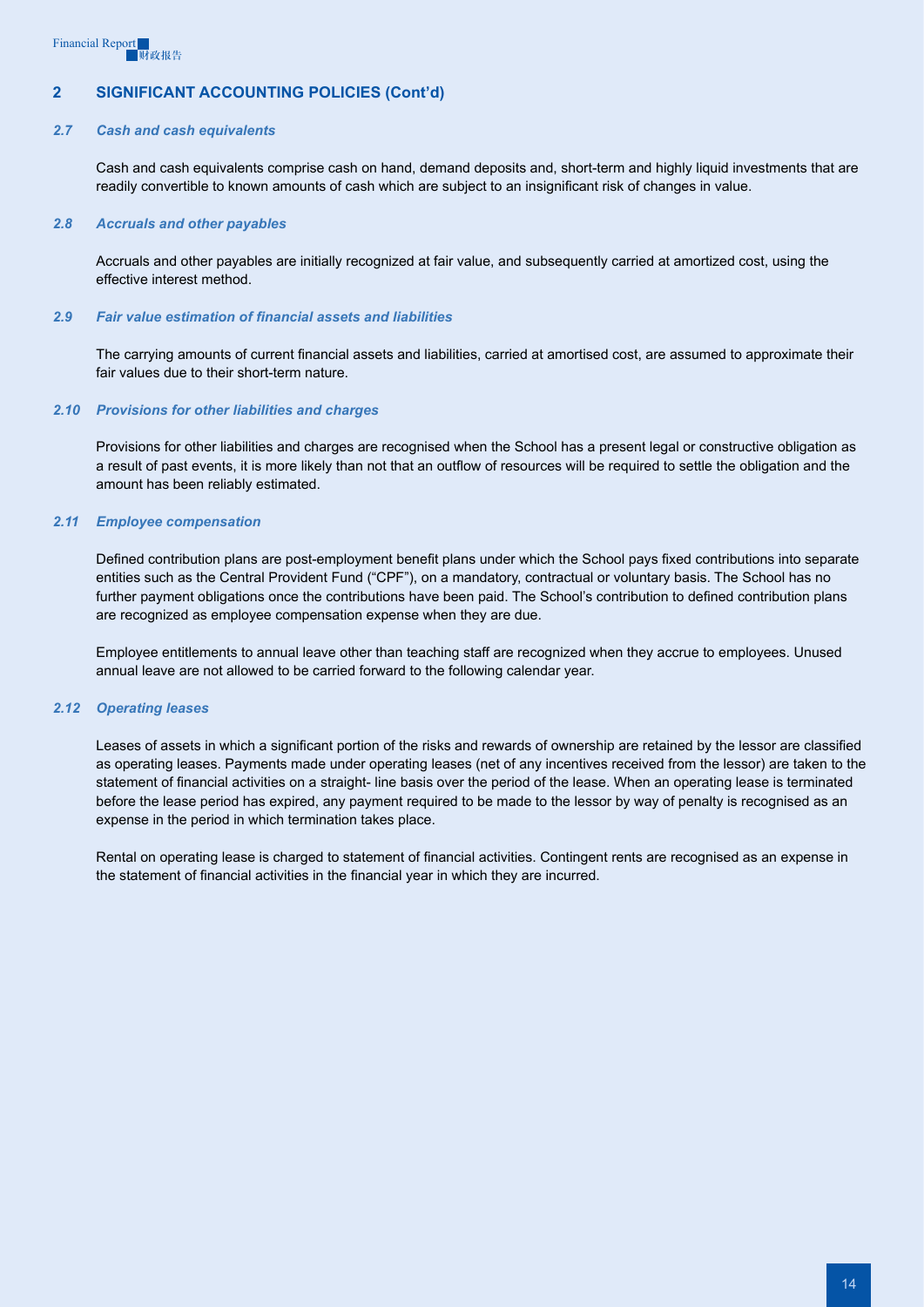#### *2.13 Related parties*

Related parties are entities with one or more common management committee members. Parties are considered to be related if one party has the ability to control the other party or exercise influence over the party in making financial and operating decisions.

#### *2.13 Employee compensation*

#### (a) **Defined contribution plans**

Defined contribution plans are post-employment benefit plans under which the School pays fixed contributions into separate entities such as the Central Provident Fund ("CPF"), on mandatory, contractual or voluntary basis. The School has no further payment obligations once the contributions have been paid. The School's contribution to defined contribution plans are recognized as employee compensation expense when they are due.

#### (b) **Employee leave entitlement**

Employee entitlements to annual leave other than teaching staff are recognized when they accrue to employees. Unused annual leave are not allowed to be carried forward to the following calendar year.

#### *2.14 Related parties*

Related parties are entities with one or more common management committee members. Parties are considered to be related if one party has the ability to control the other party or exercise influence over the party in making financial and operating decisions.

#### **3 Critical accounting estimates, assumptions and judgments**

Estimates, assumptions and judgements are continually evaluated and are based on historical experience and other factors, including expectations of future events that are believed to be reasonable under the circumstances.

#### *3.1 Critical accounting estimates and assumptions*

The School makes estimates and assumptions concerning the future. The resulting accounting estimates will, by definition, seldom equal the related actual results. The estimates and assumptions that have a significant risk of causing a material adjustment to the carrying amounts of assets and liabilities within the next financial year are discussed below.

#### *3.2 Critical judgments in applying the entity's accounting policies*

The key assumptions concerning the future and other key sources of estimation uncertainty at the reporting date, that have a significant risk of causing a material adjustment to the carrying amounts of assets and liabilities within the next financial year, are discussed below.

#### *Estimated useful lives of property, plant and equipment*

The School reviews annually the estimated useful lives of property, plant and equipment based on factors such as operating plans and strategies, expected level of usage and future technological developments. It is possible that future results of operations could be materially affected by changes in these estimates brought about by changes in the factors mentioned.

#### *Impairment of property, plant and equipment*

Property, plant and equipment are reviewed for impairment whenever there is any indication that the assets are impaired. If any such indication exists, the recoverable amount (i.e. higher of the fair value less cost to sell and value in use) of the assets is estimated to determine the impairment loss. The key assumptions for the value in use calculation are those regarding the growth rates, and expected change to selling price and direct costs during the year and a suitable discount rate.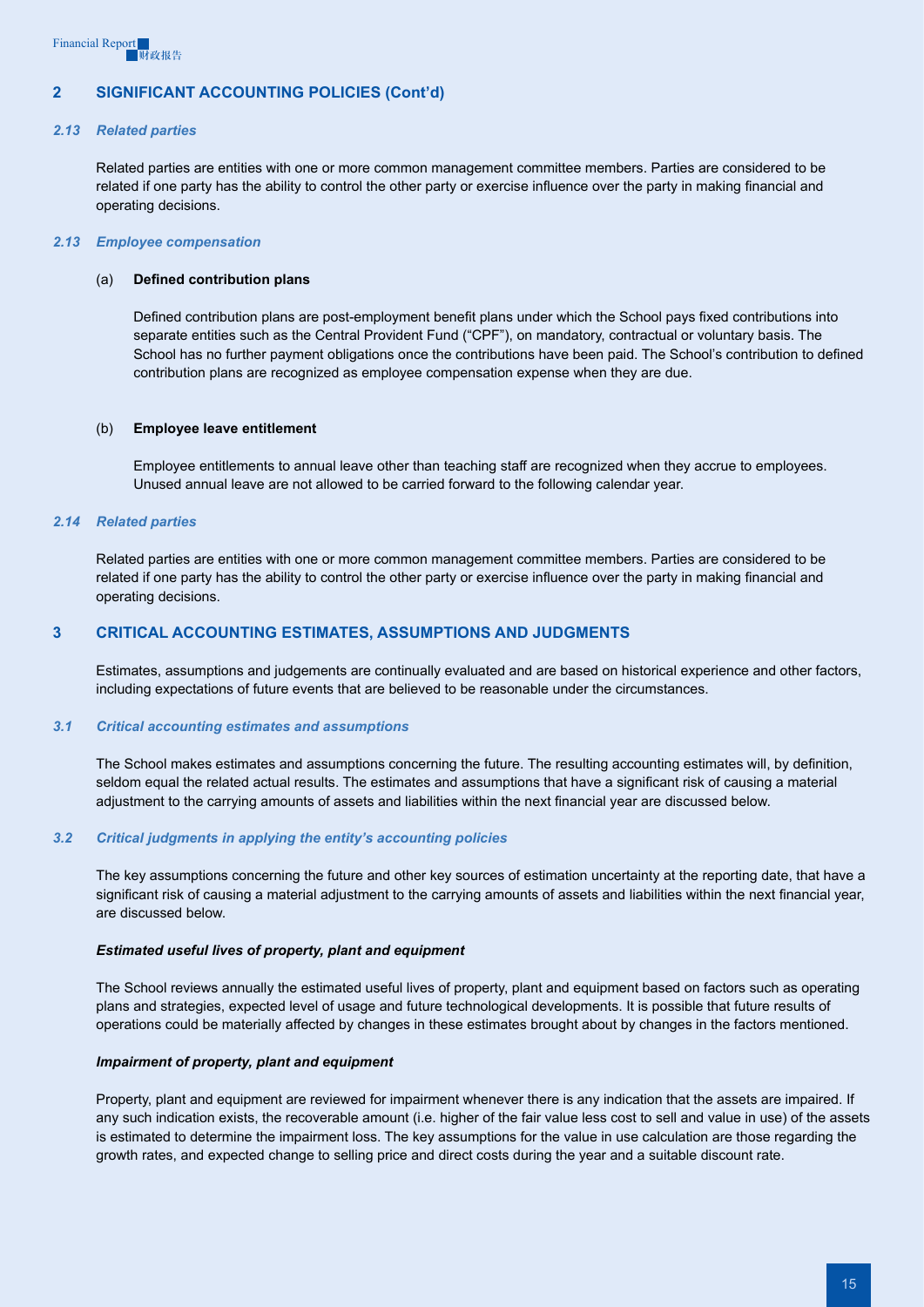#### *3.2 Critical judgments in applying the entity's accounting policies (Cont'd)*

#### *Allowance for impairment of receivables*

The School reviews the adequacy of allowance for impairment of receivables at each closing by reference to the ageing analysis of receivables, and evaluates the risks of collection according to the credit standing and collection history of individual client. If there are indications that the financial position of a client has deteriorated resulting in an adverse assessment of his risk profile, an appropriate amount of allowance will be provided.

## **4 Cash and cash equivalents**

|                | 2012         | 2011      |
|----------------|--------------|-----------|
|                | S            | \$        |
| Cash on hand   | 1,000        | 1,000     |
| Cash at bank   | 2,436,750    | 2,278,663 |
| Fixed deposits | 8,681,965    | 7,650,329 |
|                | 11, 119, 715 | 9,929,992 |

Fixed deposits had maturity ranging from 6 months to 12 months (2011: 6 months to 12 months) and have interest rates ranging from 0.3500% to 0.8500% (2011: 0.2500% to 0.6525%) per annum.

At the reporting date, the carrying amounts of cash and cash equivalents approximated their fair values.

## **5 Trade and other receivables**

|                   | 2012<br>\$ | 2011<br>\$ |
|-------------------|------------|------------|
| Grant receivables | 26,551     | 20,875     |
| <b>Deposits</b>   | 126,853    | 4,000      |
| Prepayments       | 1,069      | 507        |
| Accrued interests | 34,108     | 22,330     |
| Other receivables | 3,670      | 1,992      |
|                   | 192,251    | 49,704     |

At the reporting date, the carrying amounts of other receivables balances approximated their fair values.

### **6 Inventories**

|                | 2012<br>- 13 | 2011<br> |
|----------------|--------------|----------|
| Closing stocks | 79           | 139      |

At the reporting date, the carrying amounts of inventories approximated their fair values.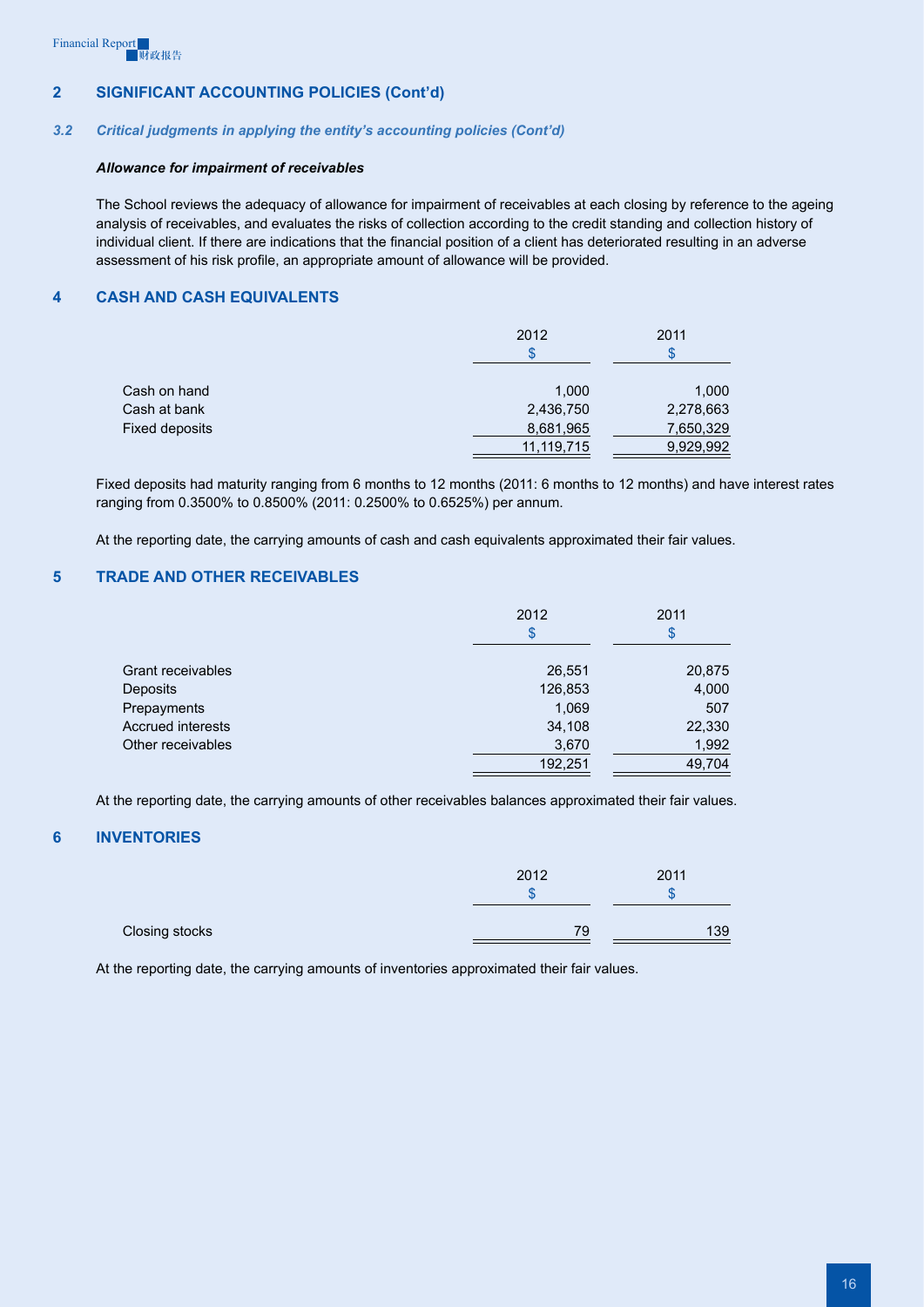

# **7 Property, plant and equipment**

|                                 | <b>Balance</b> at<br>begining of<br>financial year | Additions    | (Disposals) | <b>Balance</b> at<br>end of<br>financial year |
|---------------------------------|----------------------------------------------------|--------------|-------------|-----------------------------------------------|
| 2012                            | \$                                                 | \$           | \$          | \$                                            |
| Cost                            |                                                    |              |             |                                               |
| Furniture and fittings          | 158,188                                            | 8,180        | (544)       | 165,824                                       |
| Office equipment                | 228,714                                            | 2,578        | (570)       | 230,722                                       |
| Computers                       | 227,591                                            | 12,908       | (2,986)     | 237,513                                       |
| Physio equipment                | 660                                                | 0            | 0           | 660                                           |
| Arts and music                  | 92,956                                             | 0            | (192)       | 92,764                                        |
| School building                 | 8,126,991                                          | 0            | 0           | 8,126,991                                     |
| Building in progress            | 182,073                                            | 4,219,442    | 0           | 4,401,515                                     |
| Other equipment                 | 202,831                                            | 26,008       | 0           | 228,839                                       |
| Renovations                     | 76,740                                             | 65,555       | 0           | 142,295                                       |
|                                 | 9,296,744                                          | 4,334,671    | (4, 292)    | 13,627,123                                    |
|                                 | Balance at                                         |              |             | <b>Balance</b> at                             |
|                                 | begining of                                        | Depreciation | (Written    | end of                                        |
|                                 | financial year                                     | charge       | back / off) | financial year                                |
|                                 | \$                                                 | \$           | \$          | \$                                            |
| <b>Accumulated depreciation</b> |                                                    |              |             |                                               |
| Furniture and fittings          | 133,580                                            | 10,747       | (543)       | 143,784                                       |
| Office equipment                | 141,200                                            | 33,524       | (569)       | 174,155                                       |
| Computers                       | 173,460                                            | 55,103       | (2,985)     | 225,578                                       |
| Physio equipment                | 659                                                | 0            | 0           | 659                                           |
| Arts and music                  | 89,279                                             | 1,233        | (192)       | 90,320                                        |
| School building                 | 958,743                                            | 162,540      | 0           | 1,121,283                                     |
| Building in progress            | 0                                                  | 0            | 0           | 0                                             |
| Other equipment                 | 196,272                                            | 11,933       | 0           | 208,205                                       |
| Renovations                     | 65,836                                             | 43,675       | 0           | 109,511                                       |
|                                 | 1,759,029                                          | 318,755      | (4, 289)    | 2,073,495                                     |
|                                 | <b>Balance</b> at                                  |              |             | <b>Balance</b> at                             |
|                                 | begining of                                        |              |             | end of                                        |
|                                 | financial year                                     |              |             | financial year                                |
|                                 | \$                                                 |              |             | \$                                            |
| <b>Net book value</b>           |                                                    |              |             |                                               |
| Furniture and fittings          | 24,608                                             |              |             | 22,040                                        |
| Office equipment                | 87,514                                             |              |             | 56,567                                        |
| Computers                       | 54,131                                             |              |             | 11,935                                        |
| Physio equipment                | 1                                                  |              |             | 1                                             |
| Arts and music                  | 3,677                                              |              |             | 2,444                                         |
| School building                 | 7,168,248                                          |              |             | 7,005,708                                     |
| Building in progress            | 182,073                                            |              |             | 4,401,515                                     |
| Other equipment                 | 6,559                                              |              |             | 20,634                                        |
| Renovations                     | 10,904                                             |              |             | 32,784                                        |
|                                 | 7,537,715                                          |              |             | 11,553,628                                    |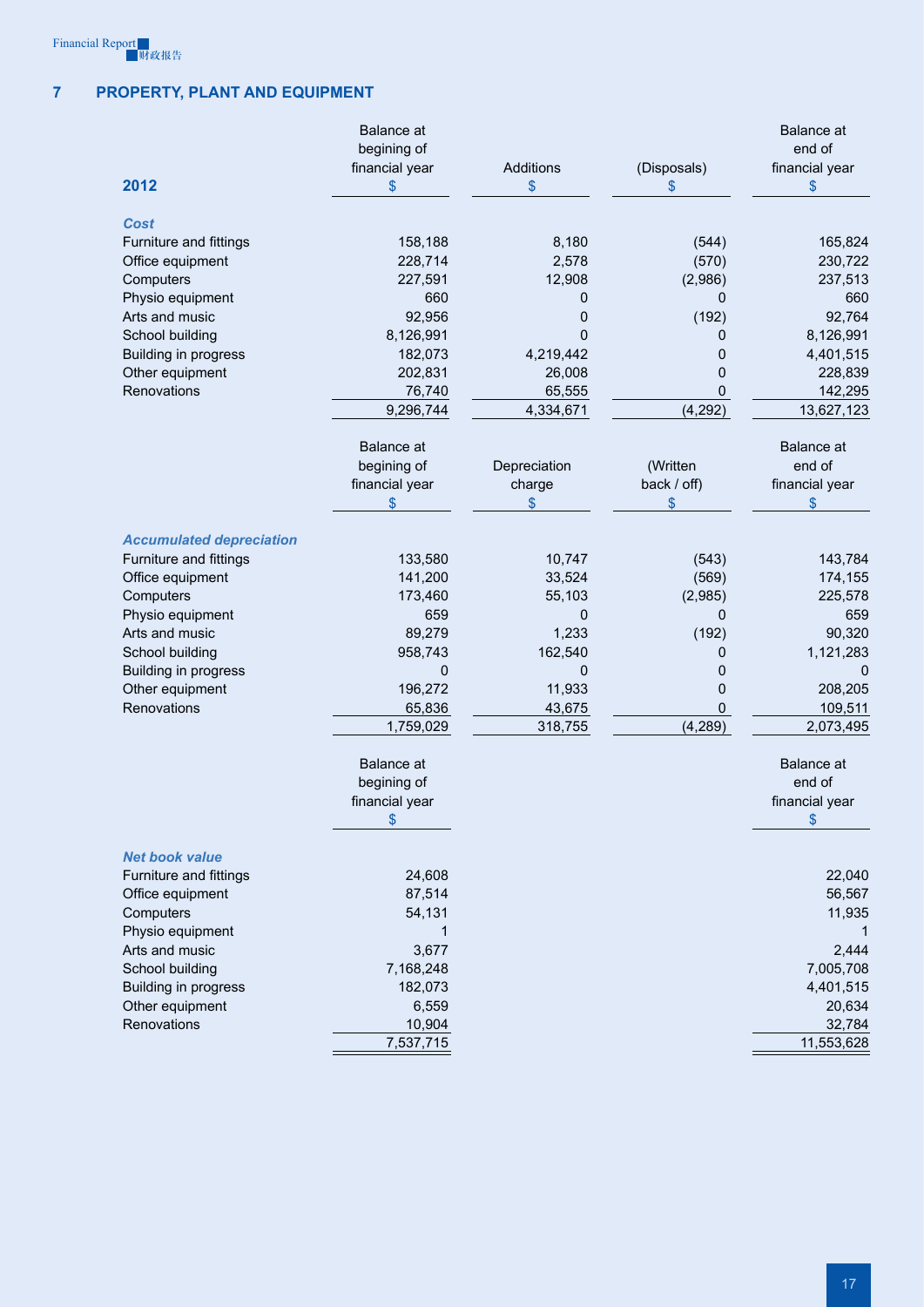# **7 Property, plant and equipment (Cont'd)**

| 2011                            | Balance at<br>begining of<br>financial year<br>\$ | Additions<br>\$   | (Disposals)<br>\$ | <b>Balance</b> at<br>end of<br>financial year<br>\$ |
|---------------------------------|---------------------------------------------------|-------------------|-------------------|-----------------------------------------------------|
|                                 |                                                   |                   |                   |                                                     |
| <b>Cost</b>                     |                                                   |                   |                   |                                                     |
| Furniture and fittings          | 147,566                                           | 14,630            | (4,008)           | 158,188                                             |
| Office equipment<br>Computers   | 157,297<br>222,505                                | 75,804<br>9,425   | (4, 387)          | 228,714<br>227,591                                  |
| Physio equipment                | 662                                               | $\mathbf 0$       | (4, 339)<br>(2)   | 660                                                 |
| Arts and music                  | 94,486                                            | 1,095             | (2,625)           | 92,956                                              |
| School building                 | 8,126,991                                         | $\mathbf 0$       | 0                 | 8,126,991                                           |
| Building in progress            | $\mathbf 0$                                       | 182,073           | 0                 | 182,073                                             |
| Other equipment                 | 193,040                                           | 9,791             | 0                 | 202,831                                             |
| Renovations                     | 54,941                                            | 21,799            | 0                 | 76,740                                              |
|                                 | 8,997,488                                         | 314,617           | (15, 361)         | 9,296,744                                           |
|                                 | Balance at                                        |                   |                   | <b>Balance</b> at                                   |
|                                 | begining of                                       | Depreciation      | (Written          | end of                                              |
|                                 | financial year                                    | charge            | back / off)       | financial year                                      |
|                                 | \$                                                | \$                | \$                | \$                                                  |
| <b>Accumulated depreciation</b> |                                                   |                   |                   |                                                     |
| Furniture and fittings          | 128,465                                           | 9,119             | (4,004)           | 133,580                                             |
| Office equipment                | 112,030                                           | 33,555            | (4, 385)          | 141,200                                             |
| Computers                       | 126,810                                           | 50,983            | (4, 333)          | 173,460                                             |
| Physio equipment                | 659                                               | $\mathbf 0$       | 0                 | 659                                                 |
| Arts and music                  | 90,469                                            | 1,432             | (2,622)           | 89,279                                              |
| School building                 | 796,203                                           | 162,540           | 0                 | 958,743                                             |
| Building in progress            | $\Omega$                                          | 0                 | 0                 | 0                                                   |
| Other equipment                 | 162,253                                           | 34,019            | 0                 | 196,272                                             |
| Renovations                     | 37,341<br>1,454,230                               | 28,495<br>320,143 | 0<br>(15, 344)    | 65,836<br>1,759,029                                 |
|                                 | Balance at                                        |                   |                   | <b>Balance</b> at                                   |
|                                 | begining of                                       |                   |                   | end of                                              |
|                                 | financial year                                    |                   |                   | financial year                                      |
|                                 | \$                                                |                   |                   | \$                                                  |
| <b>Net book value</b>           |                                                   |                   |                   |                                                     |
| Furniture and fittings          | 19,101                                            |                   |                   | 24,608                                              |
| Office equipment                | 45,267                                            |                   |                   | 87,514                                              |
| Computers                       | 95,695                                            |                   |                   | 54,131                                              |
| Physio equipment                | 3                                                 |                   |                   |                                                     |
| Arts and music                  | 4,017                                             |                   |                   | 3,677                                               |
| School building                 | 7,330,788                                         |                   |                   | 7,168,248                                           |
| Building in progress            | 0                                                 |                   |                   | 182,073                                             |
| Other equipment                 | 30,787                                            |                   |                   | 6,559                                               |
| Renovations                     | 17,600                                            |                   |                   | 10,904                                              |
|                                 | 7,543,258                                         |                   |                   | 7,537,715                                           |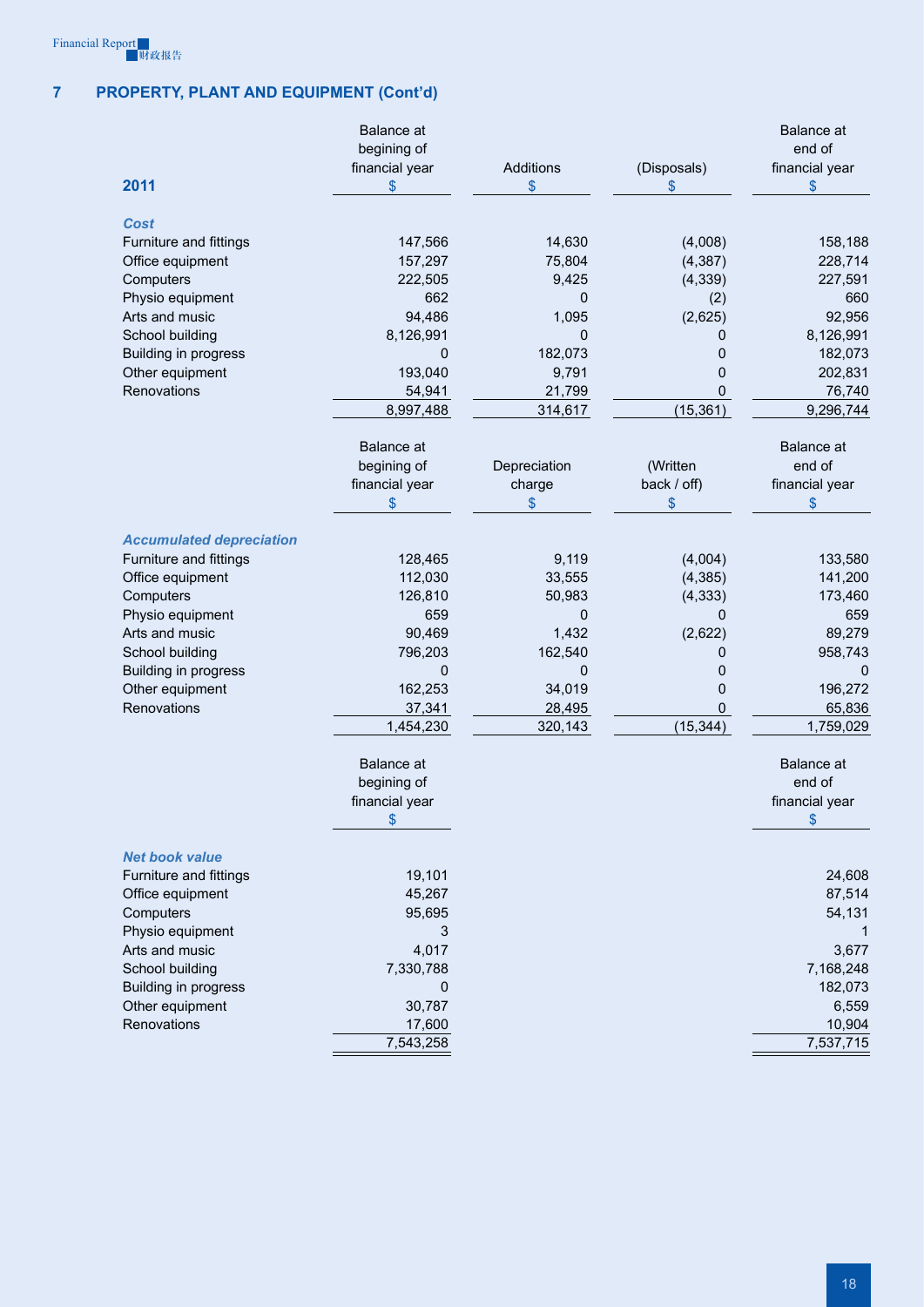

# **8 Accruals and other payables**

|                            | 2012<br>\$ | 2011<br>\$ |
|----------------------------|------------|------------|
| Accrued operating expenses |            |            |
| - Outside parties          | 263,825    | 140,461    |
| - Related parties          | 56,413     | 49,632     |
|                            | 320,238    | 190,093    |
| Deferred grants received   | 101,511    | 97,876     |
| Other payables             | 3,278      | 3,750      |
|                            | 425,027    | 291,719    |
|                            |            |            |

Amount due to related parties are unsecured, interest-free, payable on demand and will be settled with cash.

At the reporting date, the carrying amounts of accruals and other payables approximated their fair values.

## **9 Deferred capital grants**

|                                      | 2012    | 201     |
|--------------------------------------|---------|---------|
|                                      | \$      | \$      |
| Cost                                 |         |         |
| Balance at the beginning of the year | 620,831 | 620,831 |
| Received during the year             | 20,000  | 0       |
| Balance at the end of the year       | 640,831 | 620,831 |
| <b>Accumulated amortisation</b>      |         |         |
| Balance at the beginning of the year | 563,672 | 506,599 |
| Amortisation for the year            | 66,852  | 57,073  |
| Balance at the end of the year       | 630,524 | 563,672 |
| <b>Net carrying amount</b>           |         |         |
| Current                              | 10,307  | 57,159  |
| Non-current                          | 0       | 0       |
|                                      | 10,307  | 57,159  |
| <b>Comprised of:</b>                 |         |         |
| <b>Grant from Government</b>         | 116     | 9,310   |
| Grant from non-government            | 10,191  | 47,849  |
|                                      | 10,307  | 57,159  |
|                                      |         |         |

These amounts represent government grants and donations received from individuals and private organisations for the purchase and/or construction of property, plant and equipment. These grants and donations are amortised and recognised as income in proportion to the depreciation of the related assets.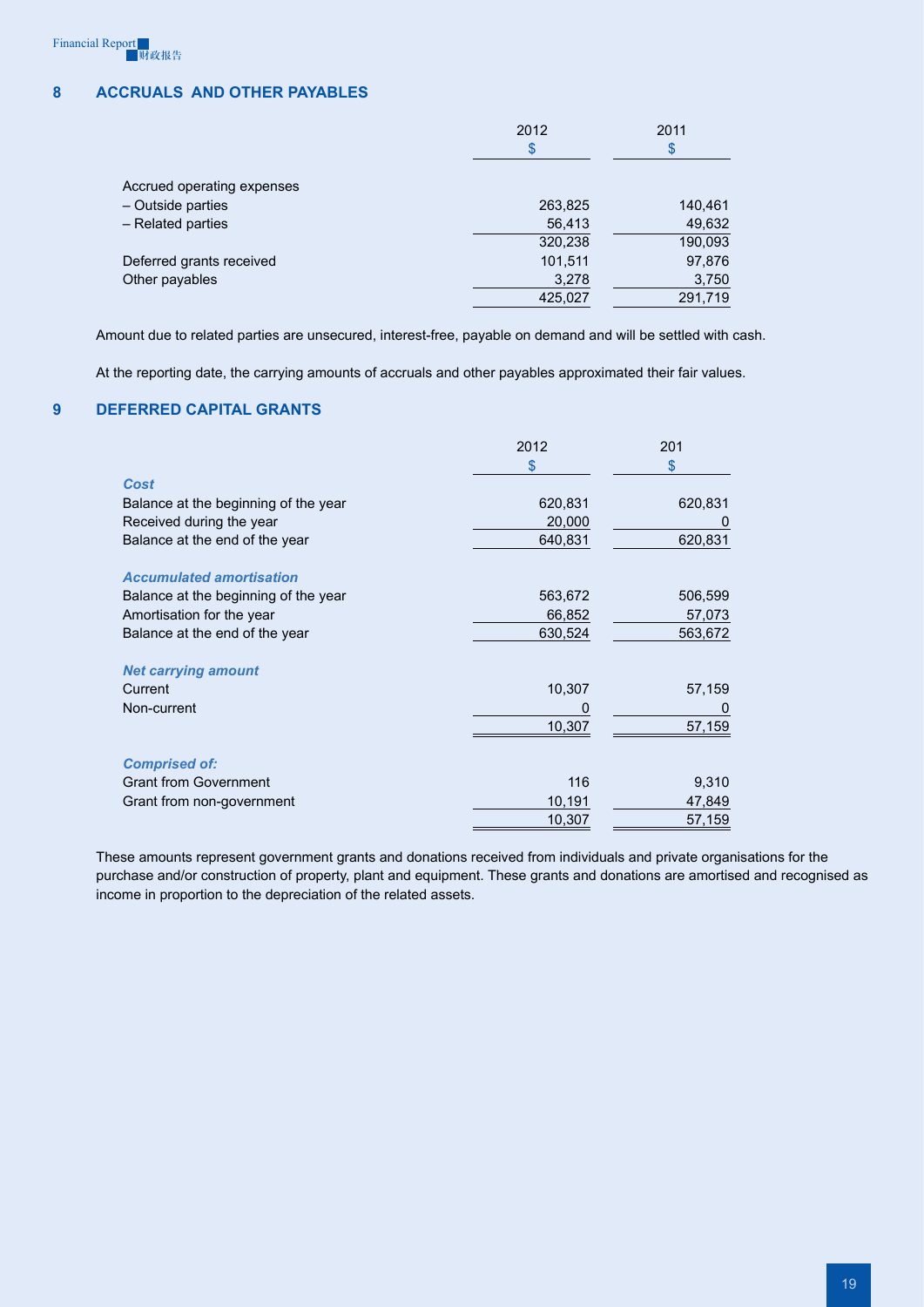

## **10 Accumulated general funds**

|    |                                               | 2012            | 2011             |
|----|-----------------------------------------------|-----------------|------------------|
|    |                                               | \$              | \$               |
|    | Balance at the beginning of the year          | 5,846,220       | 5,621,013        |
|    | Net income for the year                       | 1,213,333       | 1,404,013        |
|    | Adjustments to grant funding                  | (66, 690)       | (125, 797)       |
|    |                                               | 6,992,863       | 6,899,229        |
|    | Transfers to reserved funds:                  |                 |                  |
|    | Project fund                                  | (303, 333)      | (351,003)        |
|    | Sinking fund                                  | (303, 333)      | (351,003)        |
|    | Student assistance fund                       | (303, 333)      | (351,003)        |
|    | Balance at the end of the year                | 6,082,864       | 5,846,220        |
|    | Adjustments to grant funding is comprised of: |                 |                  |
|    | NCSS grant (over) funding FY 2010 / 2011      | (28, 180)       | <sup>0</sup>     |
|    | NCSS grant (over) funding FY 2009 / 2010      | 0               | (21, 778)        |
|    | TOTE Board (over) funding FY 2010 / 2011      | (38, 510)       | <sup>0</sup>     |
|    | TOTE Board (over) funding FY 2009 / 2010      | 0               | (103, 857)       |
|    | Government grant - Jobs credit FY 2009 / 2010 | O               | (162)            |
|    |                                               | <u>(66,690)</u> | <u>(125,797)</u> |
| 11 | <b>PROJECT FUND</b>                           |                 |                  |

|                                        | 2012      | 2011      |
|----------------------------------------|-----------|-----------|
| Balance at the beginning of the year   | 1,236,469 | 894,719   |
| Grants received during the year        | 0         | 52        |
| Transfer from accumulated general fund | 303,333   | 351,003   |
|                                        | 1,539,802 | 1,245,774 |
| Expenditures during the year           | (108,069) | (9,305)   |
| Balance at the end of the year         | 1,431,733 | 1,236,469 |

This fund was approved by the School Management Committee to set aside extension, school improvement and upgrading works, also for projects/programmes that will meet the needs of the pupils.

#### **12 Sinking fund**

|                                        | 2012      | 2011      |
|----------------------------------------|-----------|-----------|
|                                        |           | D         |
| Balance at the beginning of the year   | 1,637,092 | 1,286,089 |
| Transfer from accumulated general fund | 303,333   | 351,003   |
| Balance at the end of the year         | 1,940,425 | 1,637,092 |

The sinking fund was set up for major repairs and maintenance of the School's building.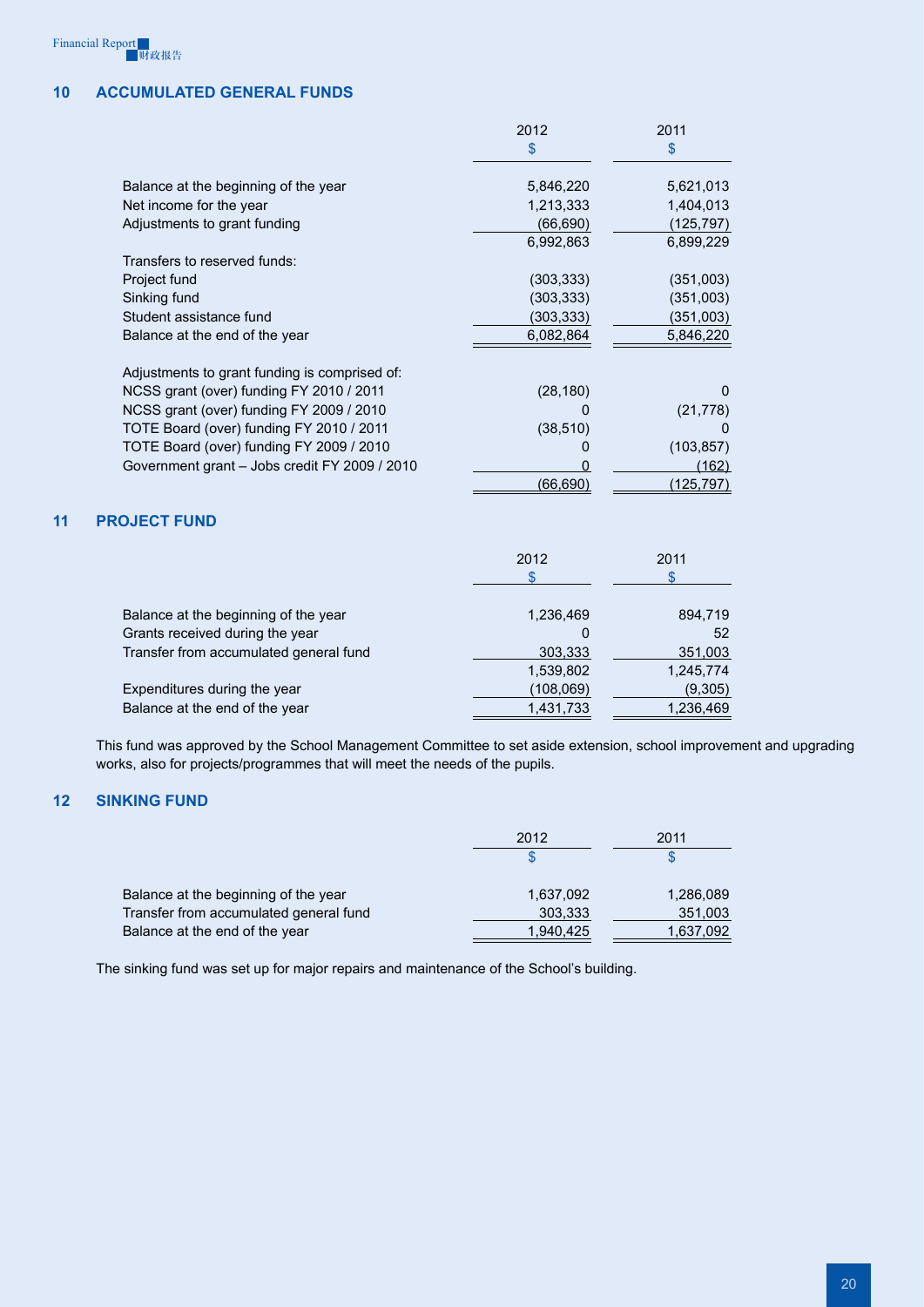

# **13 Student assistance fund**

|                                        | 2012<br>\$. | 2011<br>S |
|----------------------------------------|-------------|-----------|
| Balance at the beginning of the year   | 901,180     | 604,651   |
| Transfer from accumulated general fund | 303,333     | 351,003   |
|                                        | 1,204,513   | 955,654   |
| Expenditures during the year           | (59,906)    | (54, 474) |
| Balance at the end of the year         | 1,144,607   | 901,180   |
|                                        |             |           |

The student assistance fund was set up to provide financial assistance to pupils in need.

# **14 Curriculum enhancement fund**

|                                      | 2012      | 2011      |
|--------------------------------------|-----------|-----------|
|                                      | \$        | S         |
| Balance at the beginning of the year | 20,809    | 1,159     |
| Grants received during the year      | 80,000    | 80,000    |
|                                      | 100,809   | 81,159    |
| Expenditures during the year         | (99, 890) | (60, 350) |
| Balance at the end of the year       | 919       | 20,809    |
|                                      |           |           |

This fund was set up to promote and sustain school-based initiatives in enhancing the quality of the school's curriculum and co-curriculum.

# **15 Opportunity fund**

|                                      | 2012    | 2011    |
|--------------------------------------|---------|---------|
|                                      | S       | S       |
| Balance at the beginning of the year | 16,003  | 10,971  |
| Grants received during the year      | 3,136   | 10,972  |
|                                      | 19,139  | 21,943  |
| Expenditures during the year         | (9,016) | (5,940) |
| Balance at the end of the year       | 10,123  | 16,003  |
|                                      |         |         |

The opportunity fund is an initiative by MOE since financial year 2006/2007 to support needy students.

## **16 Project reserves**

|                                      | 2012 | 2011     |
|--------------------------------------|------|----------|
| Balance at the beginning of the year |      | 8,840    |
| Grants received during the year      |      |          |
|                                      |      | 8,840    |
| Expenditures during the year         |      | (8, 840) |
| Balance at the end of the year       |      |          |
|                                      |      |          |

These reserves are contributions set aside for the School's operation expenses and upgrading works.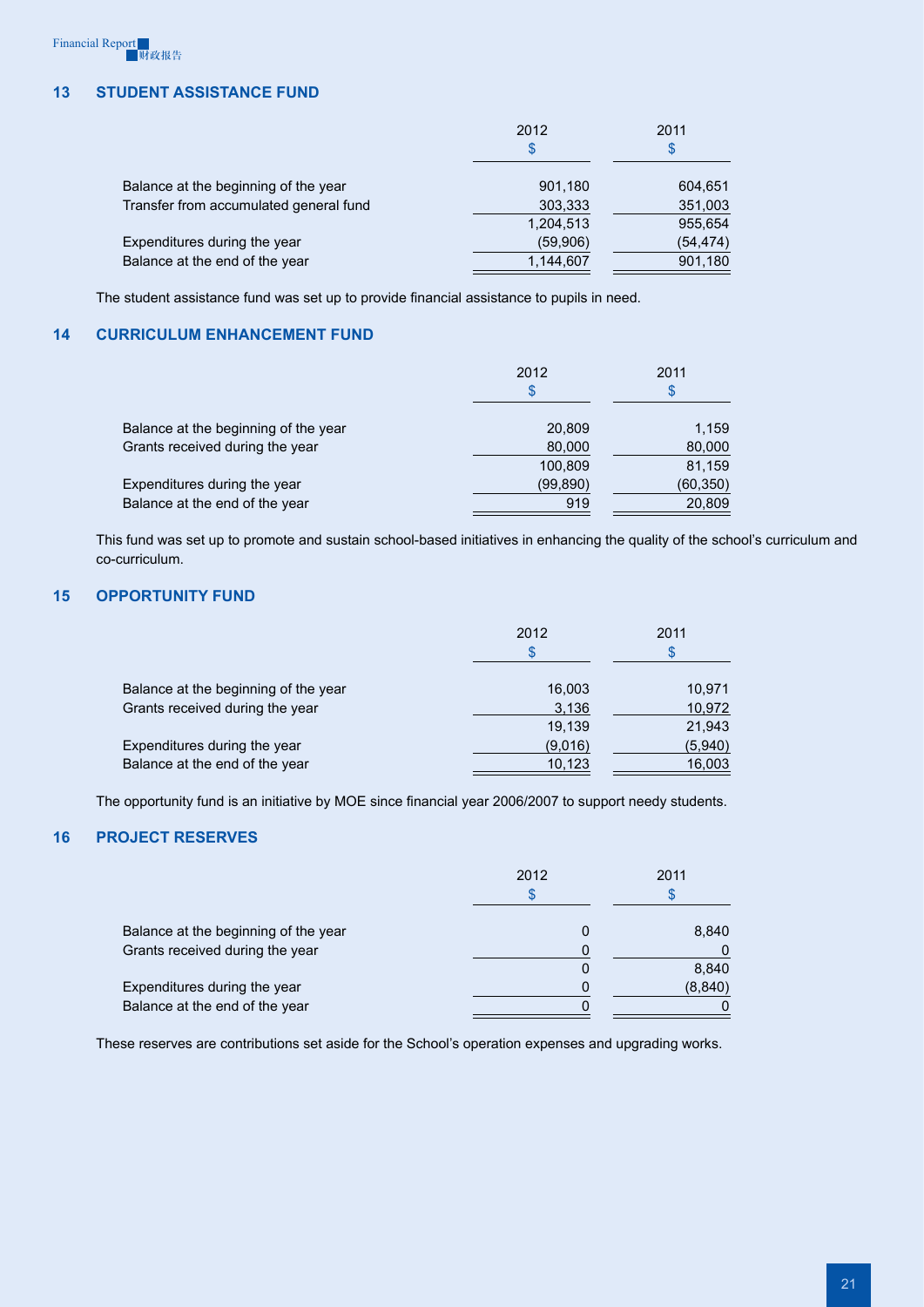

# **17 School building fund**

|                                      | 2012       | 2011        |
|--------------------------------------|------------|-------------|
|                                      | \$         | $\mathbf S$ |
| Cost                                 |            |             |
| Balance at the beginning of the year | 8,296,357  | 8,113,244   |
| Received during the year             | 4,219,442  | 183,113     |
| Balance at the end of the year       | 12,515,799 | 8,296,357   |
| <b>Accumulated amortisation</b>      |            |             |
| Balance at the beginning of the year | 958,957    | 795,653     |
| Amortisation for the year            | 162,265    | 163,304     |
| Balance at the end of the year       | 1,121,222  | 958,957     |
| <b>Net carrying amount</b>           | 11,394,577 | 7,337,400   |
| <b>Comprised of:</b>                 |            |             |
| <b>Grants from Government</b>        | 8,736,093  | 4,727,888   |
| Grants from non-government           | 2,658,484  | 2,609,512   |
|                                      | 11,394,577 | 7,337,400   |

The school building fund was set up for the purpose of constructing the School's building, which was finished in year 2005. Ninety (90%) percent of the cost was funded by the MOE and the other ten (10%) percent was by Metta Welfare Association, a related party.

In financial year 2009, the School set up a training kitchen wherein 95% of the cost was funded by MOE and the other 5% by the School.

During the financial year 2012, construction for the School's extension building has started and is expected to be finished within the next financial year 2013. MOE will provide a grant-in-aid of 95%, NCSS on behalf of the TOTE Board Social Service Fund will give a capital grant equivalent to 2.5% and the School shall contribute the other remaining 2.5% of the total project cost.

#### **18 School building fund - extension**

|                                      | 2012<br>۰D  | 2011      |
|--------------------------------------|-------------|-----------|
| Balance at the beginning of the year | 988         | 0         |
| Grants received during the year      | 4,332,219   | 168,810   |
|                                      | 4,333,207   | 168,810   |
| Expenditures during the year         | (4,091,660) | (167,822) |
| Balance at the end of the year       | 241,547     | 988       |
|                                      |             |           |

The extension building is jointly funded by the School project fund (2.5%), TOTE Board (2.5%) and by the MOE (95%).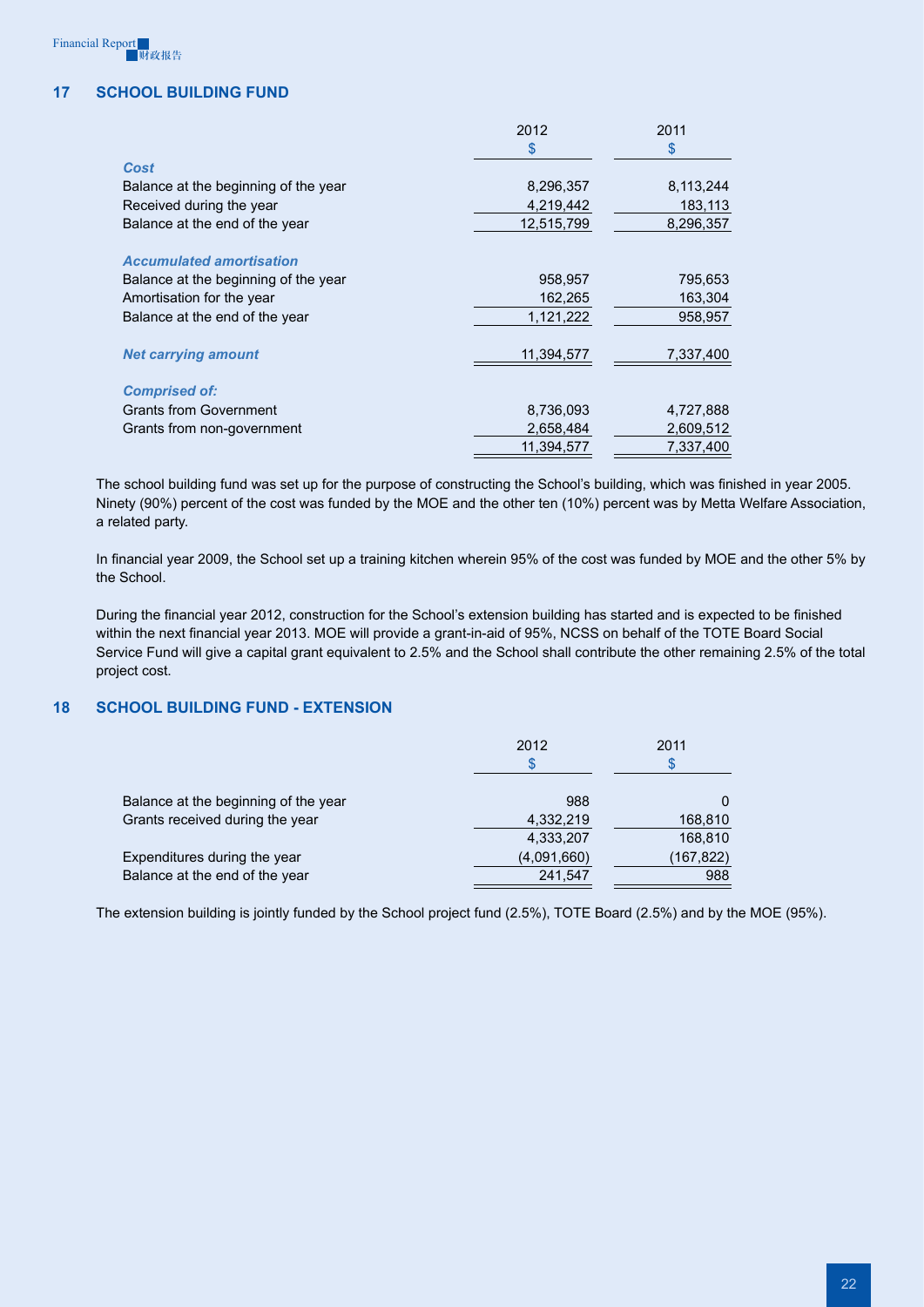

# **19 Staff training vote fund**

|                                      | 2012       | 2011     |
|--------------------------------------|------------|----------|
| Balance at the beginning of the year | 172.511    | 172,997  |
| Grants received during the year      | 100,650    | 88,550   |
|                                      | 273,161    | 261,547  |
| Expenditures during the year         | (113, 388) | (89,036) |
| Balance at the end of the year       | 159,773    | 172,511  |

In financial year 2006, MOE solely funded this fund. A sum of S\$1,100 is allocated for each staff to receive appropriate trainings in order to improve the quality of their services.

#### **20 Financial assistance fund**

|                                      | 2012   | 2011 |
|--------------------------------------|--------|------|
| Balance at the beginning of the year |        |      |
| Grants received during the year      | 25,000 |      |
|                                      | 25,000 |      |
| Expenditures during the year         |        |      |
| Balance at the end of the year       | 25,000 |      |

During the financial year, MOE released an additional top-up grant that would be ring-fenced for discretionary financial assistance purposes to help students.

#### **21 High needs fund**

|                                      | 2012      | 2011 |
|--------------------------------------|-----------|------|
| Balance at the beginning of the year | 0         | 0    |
| Grants received during the year      | 39,835    | 0    |
|                                      | 39,835    |      |
| Expenditures during the year         | (41, 064) | 0    |
| Balance at the end of the year       | (1,229)   |      |
|                                      |           |      |

During the financial year, a new High Needs Grant has been set up by MOE for SPED Schools to provide additional resources to support students with high needs. The fund is used to employ additional full-time teaching aides for students with highly challenging behaviours.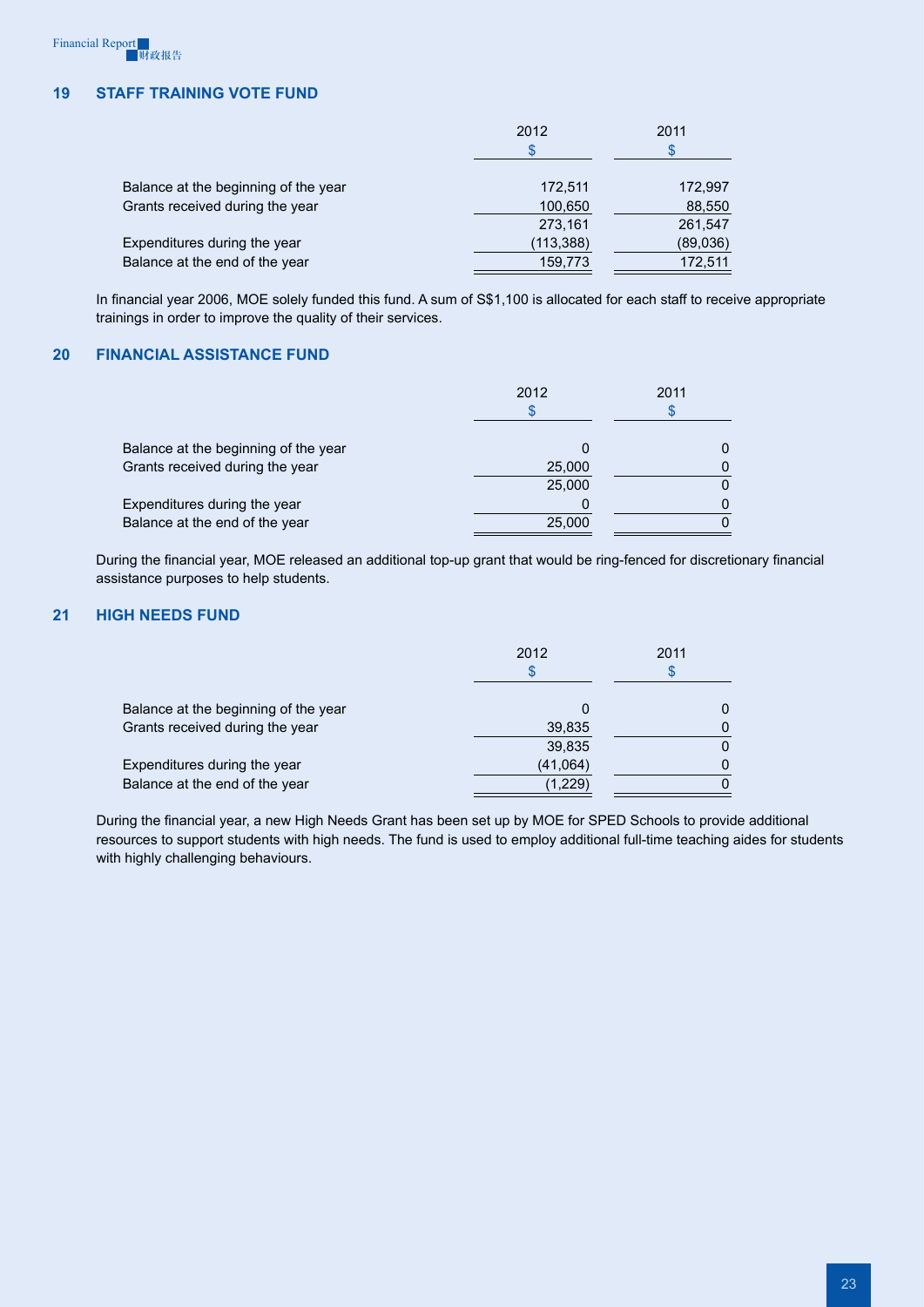

# **22 Singapore Totalisator Board's funding**

The Singapore Totalisator Board funds students doing Pre–Vocational / Mainstream Secondary Curriculum. The balance of such funding is as follows:

|                                                | 2012       | 2011           |
|------------------------------------------------|------------|----------------|
|                                                | \$         | \$             |
|                                                |            |                |
| <b>Income</b><br><b>Donations</b>              | 24         | 29             |
| School fees                                    | 20,140     | 13,820         |
|                                                | 20,164     | 13,849         |
| <b>Expenditures</b>                            |            |                |
| Communications                                 | 253        | 198            |
| Designated expenditures                        | 1,131      | 438            |
| Depreciation                                   | 18,588     | 16,593         |
| Fixed asset written off                        | 0          | 1              |
| Purchase of equipment and furniture            | 483        | 722            |
| Insurance                                      | 92         | 98             |
| Licence fees                                   | 5          | $\overline{4}$ |
| Maintenance                                    | 4,674      | 4,139          |
| Management fees                                | 4,352      | 0              |
| Pupil welfare                                  | 9,157      | 3,588          |
| Professional fees and other services           | 1,750      | 2,109          |
| Pre-vocational program                         | 30,181     | 22,302         |
| Recruitment                                    | 94         | 133            |
| Rental of equipment                            | 255        | 123            |
| Supplies and materials                         | 8,362      | 13,235         |
| School functions                               | 7,647      | 4,133          |
| Security guards                                | 1,155      | 2,639          |
| Salaries and allowances                        | 239,579    | 173,608        |
| Staff welfare                                  | 3,644      | 5,114          |
| Transport claims                               | 257        | 524            |
| <b>Utilities</b>                               | 6,631      | 4,816          |
|                                                | 338,290    | 254,517        |
| Net expenditure for the year                   | (318, 126) | (240, 668)     |
| Grants received during the year                | 334,987    | 273,594        |
| Grant receivable - 2% retention                | 0          | 5,584          |
|                                                | 334,987    | 279,178        |
| Net surplus for the year after grants received | 16,861     | 32,926         |
| Accumulated fund at the beginning of the year  | 32,926     | 40,599         |
| Adjustments made during the year               | (32, 926)  | (40, 599)      |
| Accumulated fund at the end of the year        | 16,861     | 32,926         |
|                                                |            |                |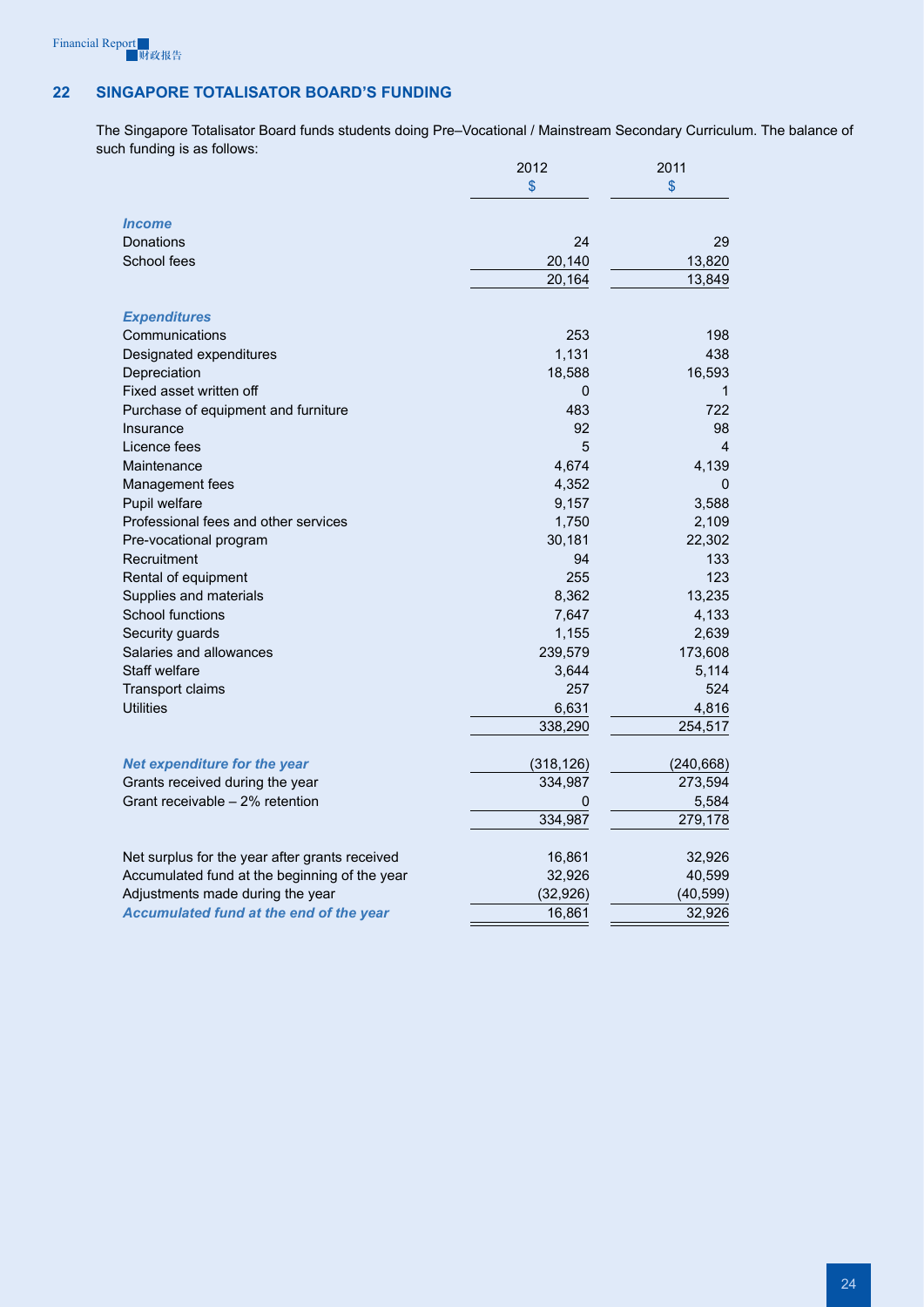# **23 Designated donations**

Donations-in-kind received during the year are as follows:

|                            | 2012  | 2011   |
|----------------------------|-------|--------|
| School meals               | 5,000 | 7,000  |
| Housekeeping programs      | 3,356 | 0      |
| Sports programmes          | 0     | 850    |
| Children's Day celebration | 0     | 3,052  |
|                            | 8,356 | 10,902 |

### **24 Income tax**

The School is one of the welfare centres being provided by Metta Welfare Association which is a registered charity under the Charities Act 1982 and is exempted from tax.

#### **25 Capital commitments**

Capital expenditures contracted for at the reporting date but not recognized in the financial statements were as follows:

|                                                      | 2012      | 2011 |
|------------------------------------------------------|-----------|------|
|                                                      |           |      |
|                                                      |           |      |
| Property, plant and equipment - Building in progress | 2,558,245 |      |

#### **26 Related party transactions**

The following related party transactions took place between the School and during the financial year on terms agreed by the parties concerned:

|                                         | 2012<br>S | 2011<br>S |
|-----------------------------------------|-----------|-----------|
| School meals                            | (143,004) | (52, 917) |
| Management fees                         | (83,250)  | (20, 550) |
| Reimbursement of expenses paid:         |           |           |
| - By the School for related parties     | (974)     | (974)     |
| - By the related parties for the School | (6,825)   | (17,198)  |

Balances with the related parties as at the reporting date are set out in Note 8.

#### *Rental of Land*

The rental expense of the School is fully funded by MOE. The School has given consent that the funding will be remitted directly to Metta Welfare Association. Hence, such expenses and the corresponding grants are not recognised in the School's statement of financial activities and instead in Metta Welfare Association's accounts.

The rental expense and income recognised by Metta Welfare Association amounts to S\$449,604 (2011: S\$449,604).